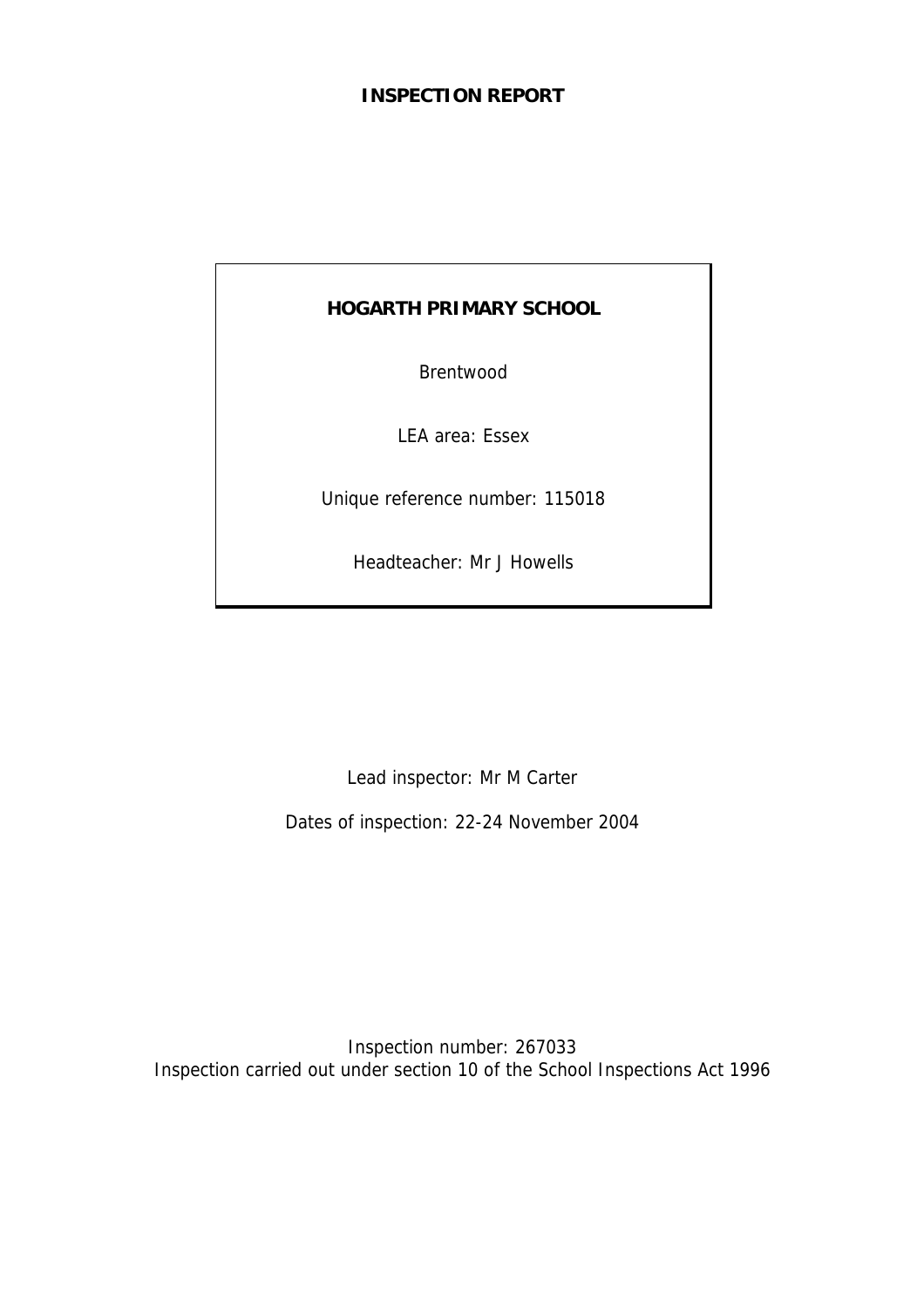## © Crown copyright 2004

This report may be reproduced in whole or in part for non-commercial educational purposes, provided that all extracts quoted are reproduced verbatim without adaptation and on condition that the source and date thereof are stated.

Further copies of this report are obtainable from the school. Under the School Inspections Act 1996, the school must provide a copy of this report and/or its summary free of charge to certain categories of people. A charge not exceeding the full cost of reproduction may be made for any other copies supplied.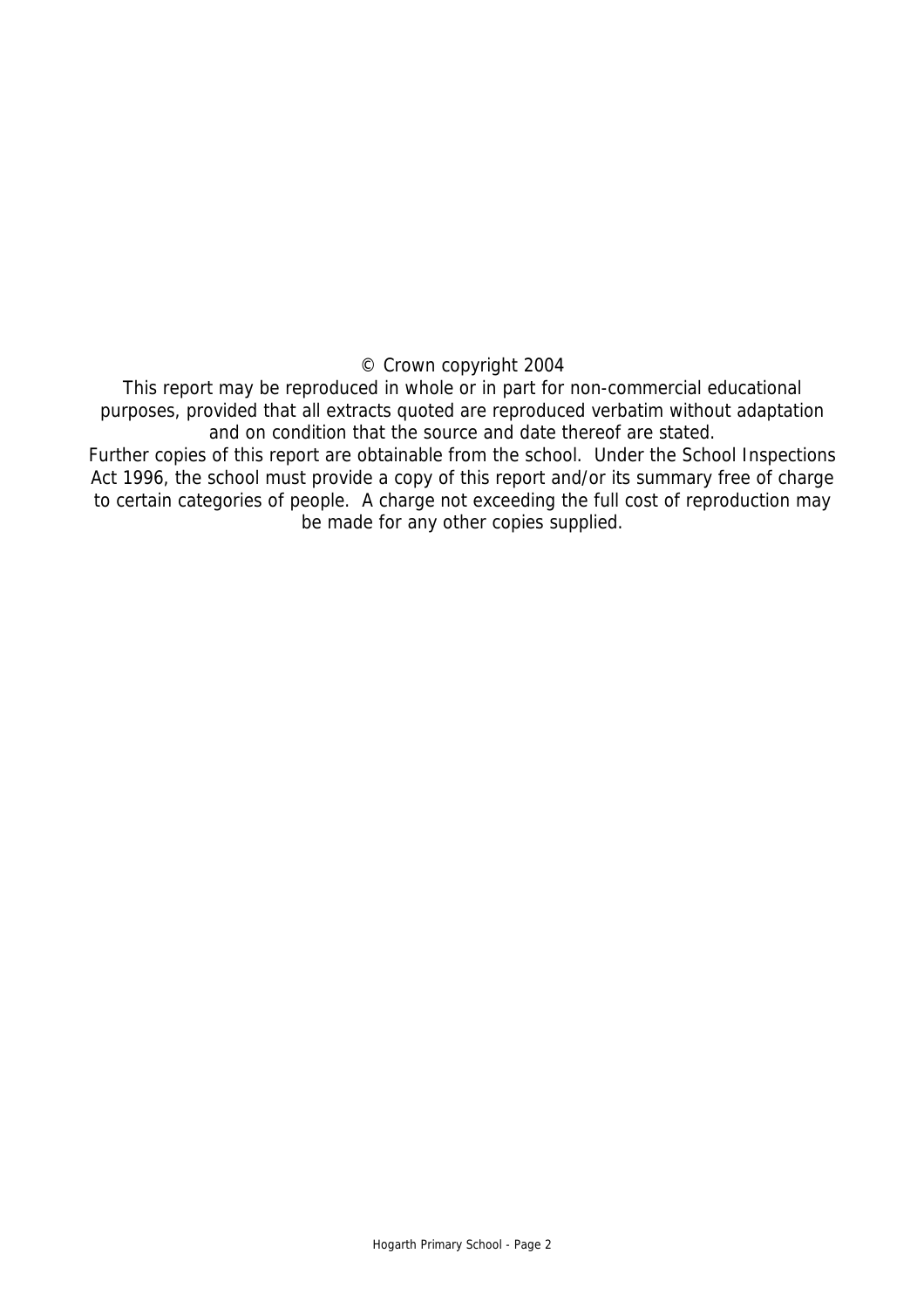# **INFORMATION ABOUT THE SCHOOL**

| Type of school:                         | Infant and Junior                                                                           |  |
|-----------------------------------------|---------------------------------------------------------------------------------------------|--|
| School category:                        | Community                                                                                   |  |
| Age range of pupils:                    | $4 - 11$                                                                                    |  |
| Gender of pupils:                       | Mixed                                                                                       |  |
| Number on roll:                         | 213                                                                                         |  |
| School address:                         | <b>Hogarth Primary School</b><br>Riseway<br>Off Hogarth Avenue<br>Brentwood<br><b>Essex</b> |  |
| Postcode:                               | <b>CM15 8BG</b>                                                                             |  |
| Telephone number:                       | 01277 212216                                                                                |  |
| Fax number:                             | 01277 203779                                                                                |  |
| Appropriate authority:                  | Governing Body                                                                              |  |
| chair<br>Name<br>Οf<br>0f<br>governors: | Mr D Sargood                                                                                |  |
| Ωf<br>Date<br>inspection:               | previous 11 January 1999                                                                    |  |

# **CHARACTERISTICS OF THE SCHOOL**

The school is of average primary school size. It has 213 pupils, organised into seven classes. It accepts children into the Reception class in the September before they are five, with the younger children on a part-time basis. By the beginning of the spring term they all attend full-time. About a quarter of the pupils are eligible for a free school meal and this is broadly average. Overall, however, the socioeconomic circumstances of the immediate locality are below the average. About a quarter of the pupils come from mixed or minority ethnic backgrounds, including Pakistani, Indian, Black African and Chinese, of whom around six per cent speak English as an additional language. None of these pupils are at the early stages of acquiring spoken English. The proportion of pupils with special educational needs is above average. Their needs include dyslexia, moderate and severe learning difficulties, speech and communication, and autism. The proportion with statements is broadly the same as other schools. The attainment of children on entry to the school is below average. The school has 'Investors in People' status and a School Achievement Award for 2001. It is working towards recognition for the 'Healthy Schools' Award.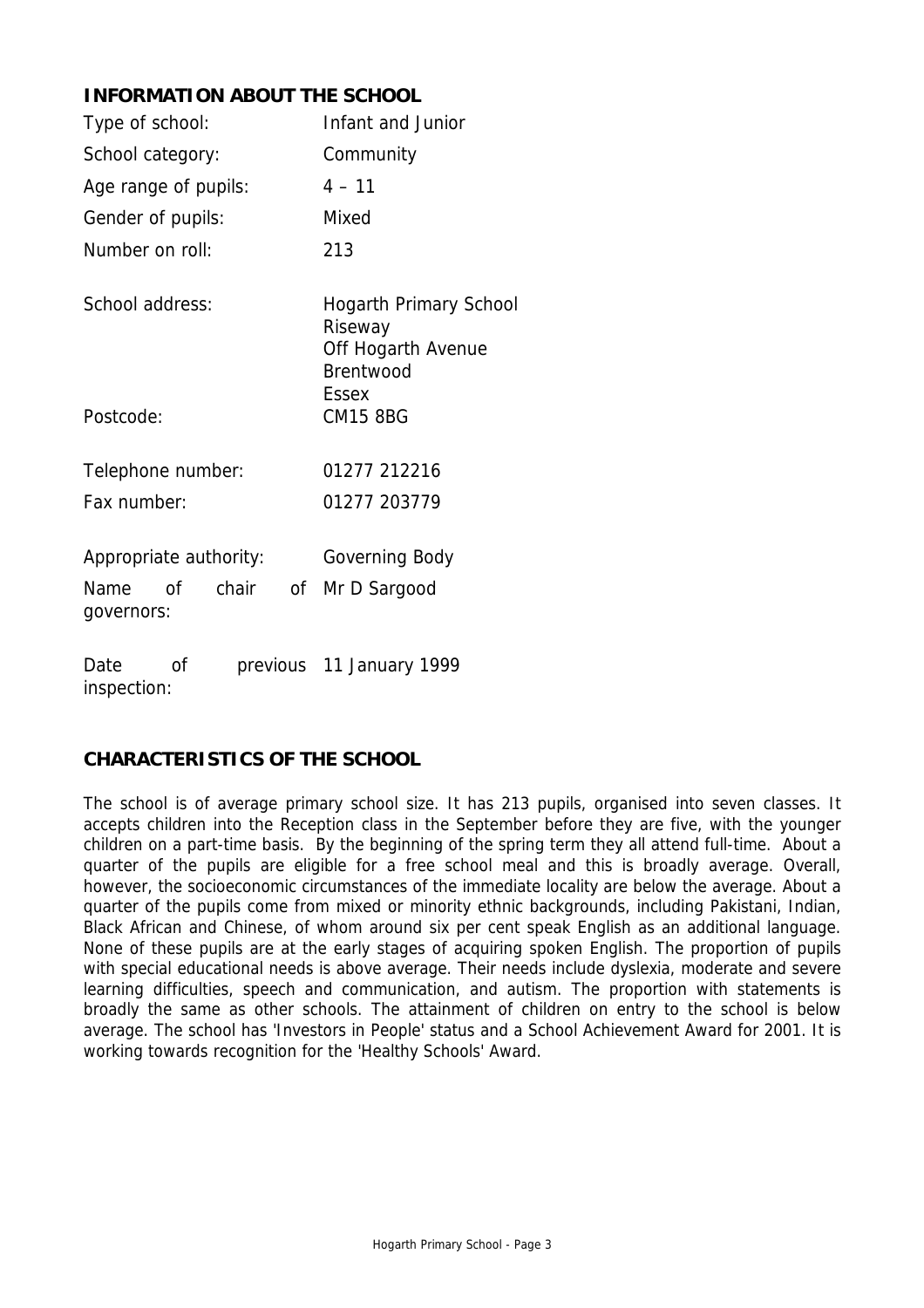| Members of the inspection team |              |                | <b>Subject responsibilities</b>                   |
|--------------------------------|--------------|----------------|---------------------------------------------------|
| 20714                          | Mr M Carter  | Lead inspector | Science                                           |
|                                |              |                | Art and design                                    |
|                                |              |                | <b>Music</b>                                      |
|                                |              |                | <b>Foundation Stage</b>                           |
|                                |              |                | Physical education                                |
|                                |              |                | English as an additional language                 |
|                                |              |                | Citizenship                                       |
| 32741                          | Mr I Stewart | Lay inspector  |                                                   |
| 14732                          | Mrs E Korn   | Team inspector | English                                           |
|                                |              |                | Special educational needs                         |
|                                |              |                | Design and technology                             |
|                                |              |                | Religious education                               |
| 2759                           | Mr<br>D      | Team inspector | <b>Mathematics</b>                                |
|                                | Sleightholme |                | Information<br>communication<br>and<br>technology |
|                                |              |                | Geography                                         |
|                                |              |                | History                                           |

# **INFORMATION ABOUT THE INSPECTION TEAM**

The inspection contractor was:

 PBM Brookbridge & Bedford Ltd 13A Market Place **Uttoxeter Staffordshire** ST14 8HY

Any concerns or complaints about the inspection or the report should be made initially to the inspection contractor. The procedures are set out in the leaflet 'Complaining about Ofsted Inspections', which is available from Ofsted Publications Centre (telephone 07002 637833) or Ofsted's website (www.ofsted.gov.uk).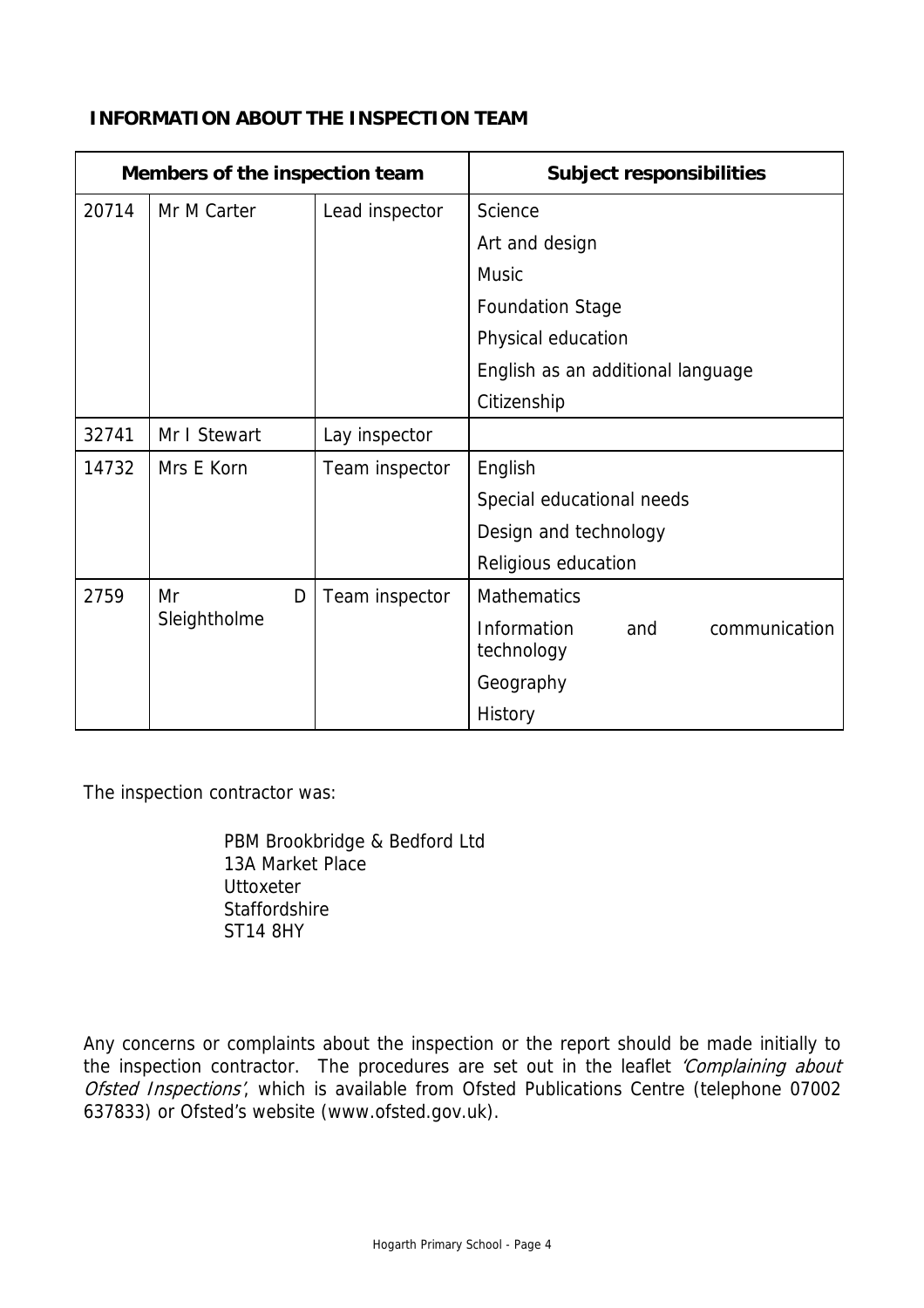# **REPORT CONTENTS**

| <b>PART A: SUMMARY OF THE REPORT</b>                                                                                               |    |    |  |  |
|------------------------------------------------------------------------------------------------------------------------------------|----|----|--|--|
| <b>PART B: COMMENTARY ON THE MAIN INSPECTION FINDINGS</b>                                                                          |    |    |  |  |
| <b>STANDARDS ACHIEVED BY PUPILS</b>                                                                                                | 8  |    |  |  |
| Standards achieved in areas of learning and subjects                                                                               |    |    |  |  |
| Pupils' attitudes, values and other personal qualities                                                                             |    |    |  |  |
| <b>QUALITY OF EDUCATION PROVIDED BY THE SCHOOL</b>                                                                                 | 11 |    |  |  |
| Teaching and learning<br>The curriculum<br>Care, guidance and support<br>Partnership with parents, other schools and the community |    |    |  |  |
| <b>LEADERSHIP AND MANAGEMENT</b>                                                                                                   | 16 |    |  |  |
| PART C: THE QUALITY OF EDUCATION IN AREAS OF LEARNING<br><b>AND SUBJECTS</b>                                                       |    |    |  |  |
| AREAS OF LEARNING IN THE FOUNDATION STAGE                                                                                          |    | 18 |  |  |
| <b>SUBJECTS IN KEY STAGES ONE AND TWO</b>                                                                                          | 21 |    |  |  |
| <b>PART D: SUMMARY OF THE MAIN INSPECTION JUDGEMENTS</b>                                                                           |    | 30 |  |  |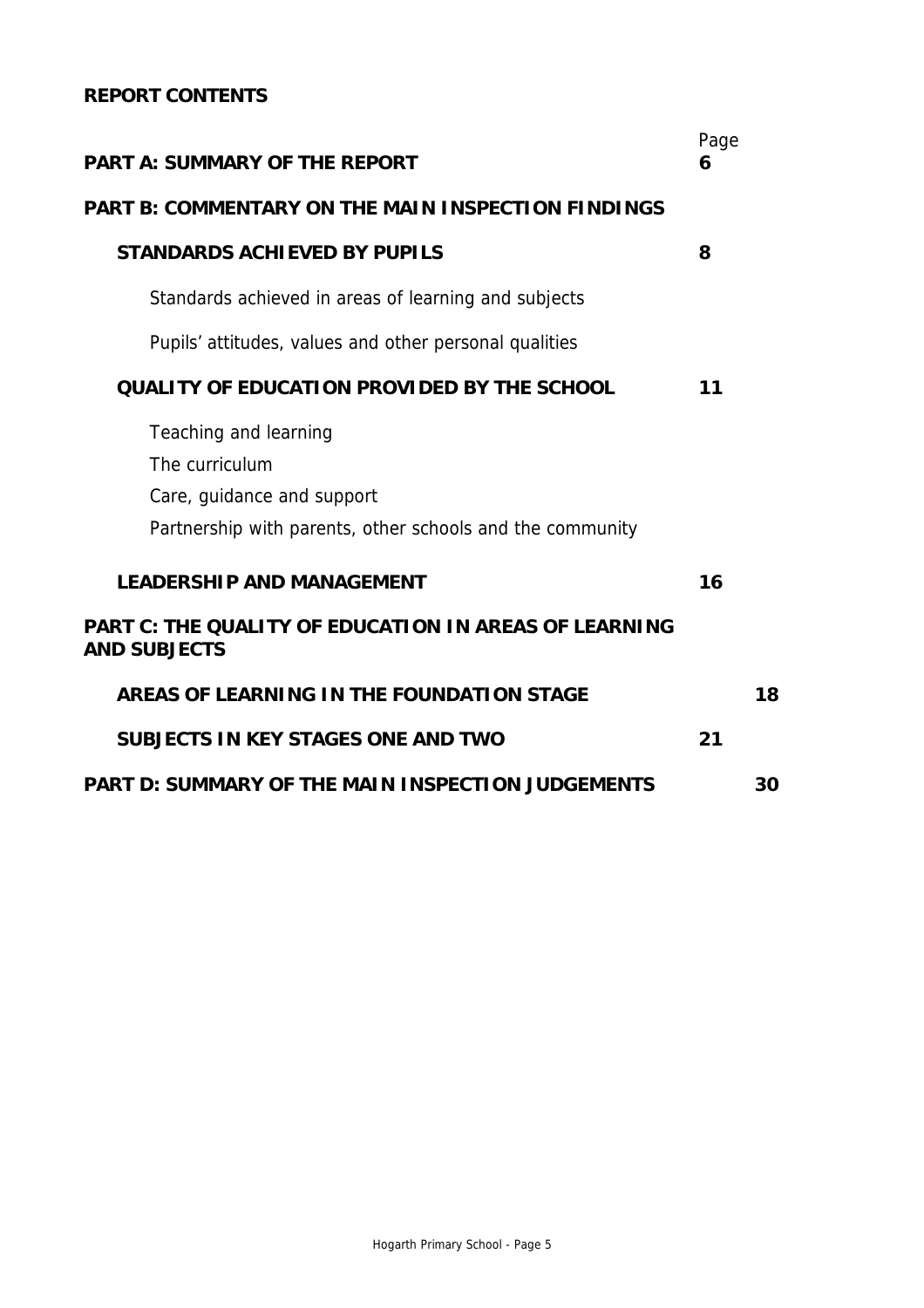# **PART A: SUMMARY OF THE REPORT**

# **OVERALL EVALUATION**

This is an **effective school** that gives **good value for money**. The leadership and management are good. The headteacher's supportive leadership sets a positive tone for the good relationships that are in evidence throughout the school. The caring nature of the school is reflected in the innovative support for the lower ability pupils and for those with specific learning difficulties. The higher ability pupils are not always appropriately supported. The training of members of staff is good. The good quality of the teaching identified at the last inspection has been maintained. Most pupils make good progress and they achieve well for their abilities. Some aspects of the school's checking systems are not undertaken with sufficient rigour.

The school's main strengths and weaknesses are;

- the achievement of lower attaining pupils and those with special educational needs is very good;
- the teaching and learning in the school are good; the pupils make good efforts, feeling the school supports them well and therefore the pupils achieve well;
- by Year 6 the pupils are mature, sensible and responsible due to the good support and guidance they have received;
- the curriculum is enriched well providing an interesting and varied range of activities;
- the behaviour of the pupils is good and the school rules are well known;
- the provision for the most capable pupils is not always well matched to their needs;
- some statutory duties and some aspects of the school's work are not undertaken fully.

There has been good improvement since the last inspection. Standards have risen at least in line with the national trend. In relation to information and communication technology standards are now average. The planning for design and technology, art and design and religious education is now appropriate. The teachers' marking is more informative but is not yet consistent enough between classes. The provision for swimming has improved but is restricted to a few weeks a year and not all pupils attain the required standards. The monitoring skills of the subject co-ordinators have improved but still require further development. The match of work for the low ability pupils is considerably improved, but not that for the higher ability pupils.

| <b>Results in National</b><br>Curriculum tests at the end<br>of Year 6, compared with: |      | similar schools |      |      |  |  |  |
|----------------------------------------------------------------------------------------|------|-----------------|------|------|--|--|--|
|                                                                                        | 2002 | 2003            | 2004 | 2004 |  |  |  |
| English                                                                                |      |                 | n    |      |  |  |  |
| Mathematics                                                                            |      |                 | n    |      |  |  |  |
| Science                                                                                |      |                 |      |      |  |  |  |

#### **STANDARDS ACHIEVED**

Key: A - well above average; B – above average; C – average; D – below average; E – well below average. Similar schools are those whose pupils attained similarly at the end of Year 2.

**By Year 6, the achievement of the pupils is good.** Attainment on entry varies and is usually low. The differences on entry are reflected in the fluctuations in standards at Years 2 and 6. Last year, the Year 2 pupils, whose attainment on entry had been average, achieved around average standards in the national tests. The current Year 2 had a low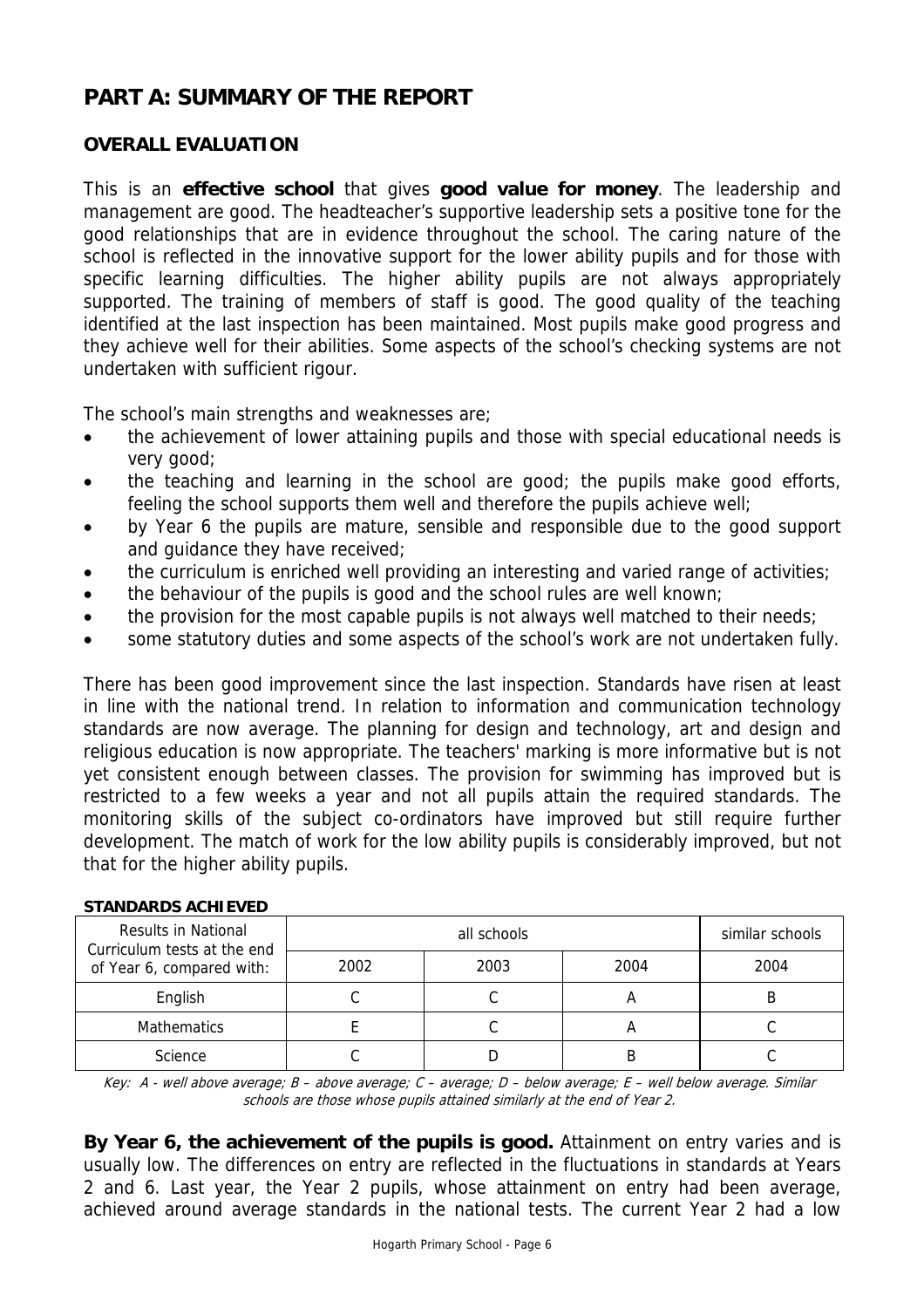starting point. The majority of these pupils are achieving well and attain average standards in mathematics; standards remain below average in reading and writing. The most capable Year 2 pupils make less progress in reading and writing than that expected of these pupils. Last year in Year 6, the pupils achieved well in English and satisfactorily in mathematics and science from their starting points in Year 3. The current Year 6 includes a much smaller proportion of higher attaining pupils and more pupils of lower prior attainment than that in the previous year. Their achievement is similar. In the current Year 6, standards are average in English and science but below average in mathematics. Achievement is good in information and communication technology and in religious education. Standards in these subjects are average. Over a period of time, standards have risen higher than the national trend in Years 3 to 6.

**Provision for the pupils' personal development is good. The pupils' spiritual, moral, social and cultural development is good.** Attitudes to school and to learning are good and are supported well by the pupils' good sense of responsibility and selfesteem. Behaviour in the lessons seen and around the school is good. Relationships are good. Pupils show a very good interest in school life and the range of activities provided. Attendance is satisfactory.

# **QUALITY OF EDUCATION**

The school provides a **good quality of education.** Teaching and learning are good throughout the school**.** Teachers employ effective teaching methods where resources are used well. Lessons progress quickly and they interest the pupils who work productively. The good teaching and support for pupils with low capability helps most to achieve average standards. In some lessons, the needs of the more capable pupils are not planned for sufficiently well. The curriculum is expanded by a good enrichment programme, including an appealing range of extracurricular activities that stimulate the pupils' interest in learning. Recent improvements in the accommodation and resources, particularly for information and communication technology, have significantly contributed to the rise in standards. The school's links with the community and partnership with parents are good and the parents support their children's learning well. The relationship between adults and pupils is good. The school involves the pupils, seeking their views and this develops the pupils' good commitment to their learning.

## **LEADERSHIP AND MANAGEMENT**

**The leadership and management of the school are good.** There has been good improvement in both key and minor weaknesses reported in the previous inspection. The governance of the school is **satisfactory** and the governors know its strengths and weaknesses well, however, they have not ensured that all the statutory duties are complied with. The headteacher has presided through a period of good standards but some management issues merit attention.

## **PARENTS' AND PUPILS' VIEWS OF THE SCHOOL**

The majority of parents have positive views of the school. The parents with pupils who have special educational needs are very positive. The pupils like coming to school and their views are very positive.

## **IMPROVEMENTS NEEDED**

The most important things the school should do are to improve:

the monitoring of the teaching for the most capable pupils;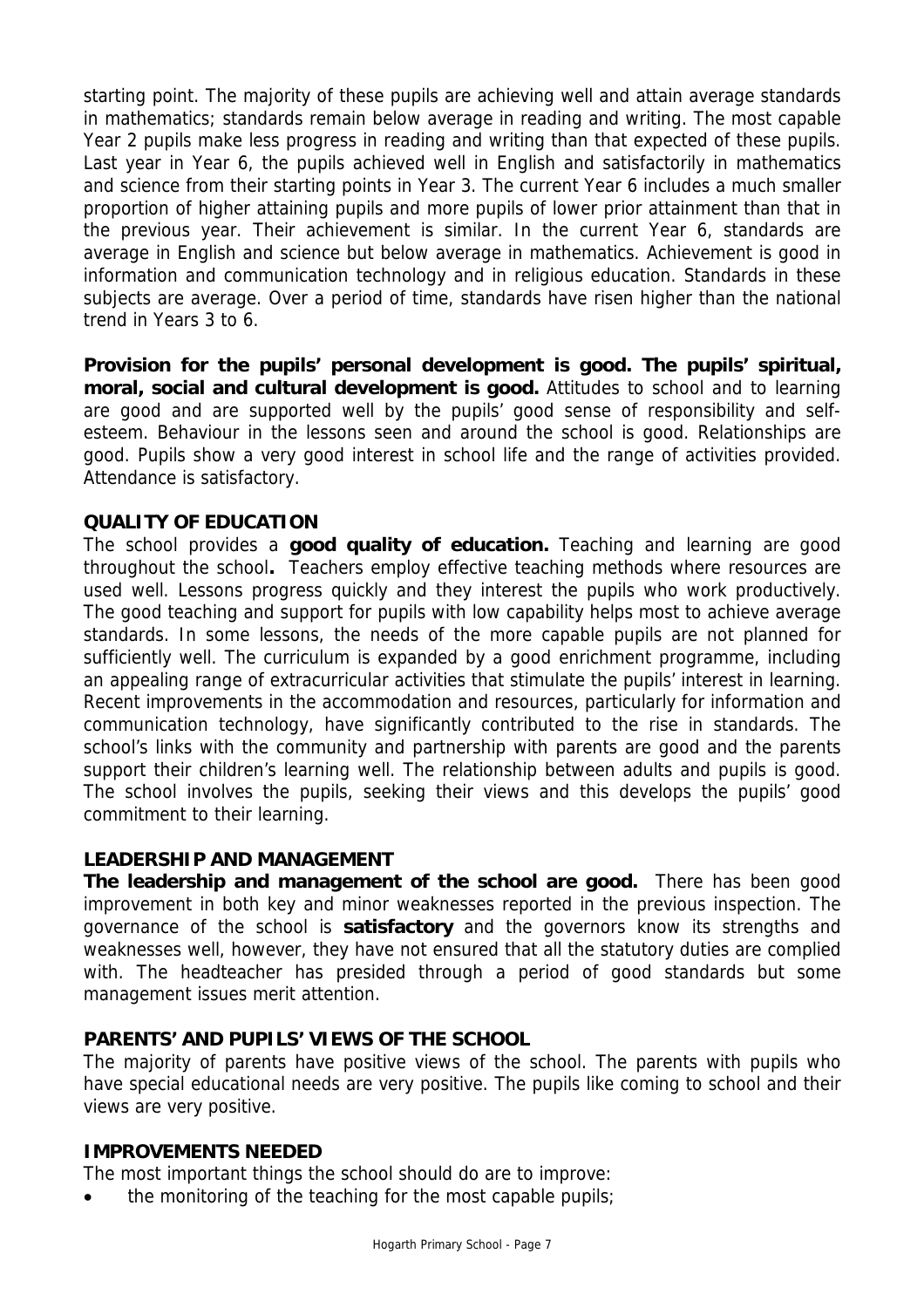• the rigour of monitoring and school self evaluation;

and, to meet statutory requirements:

- include all the required information in the prospectus and in the annual report to parents;
- ensure that a daily act of collective worship takes place.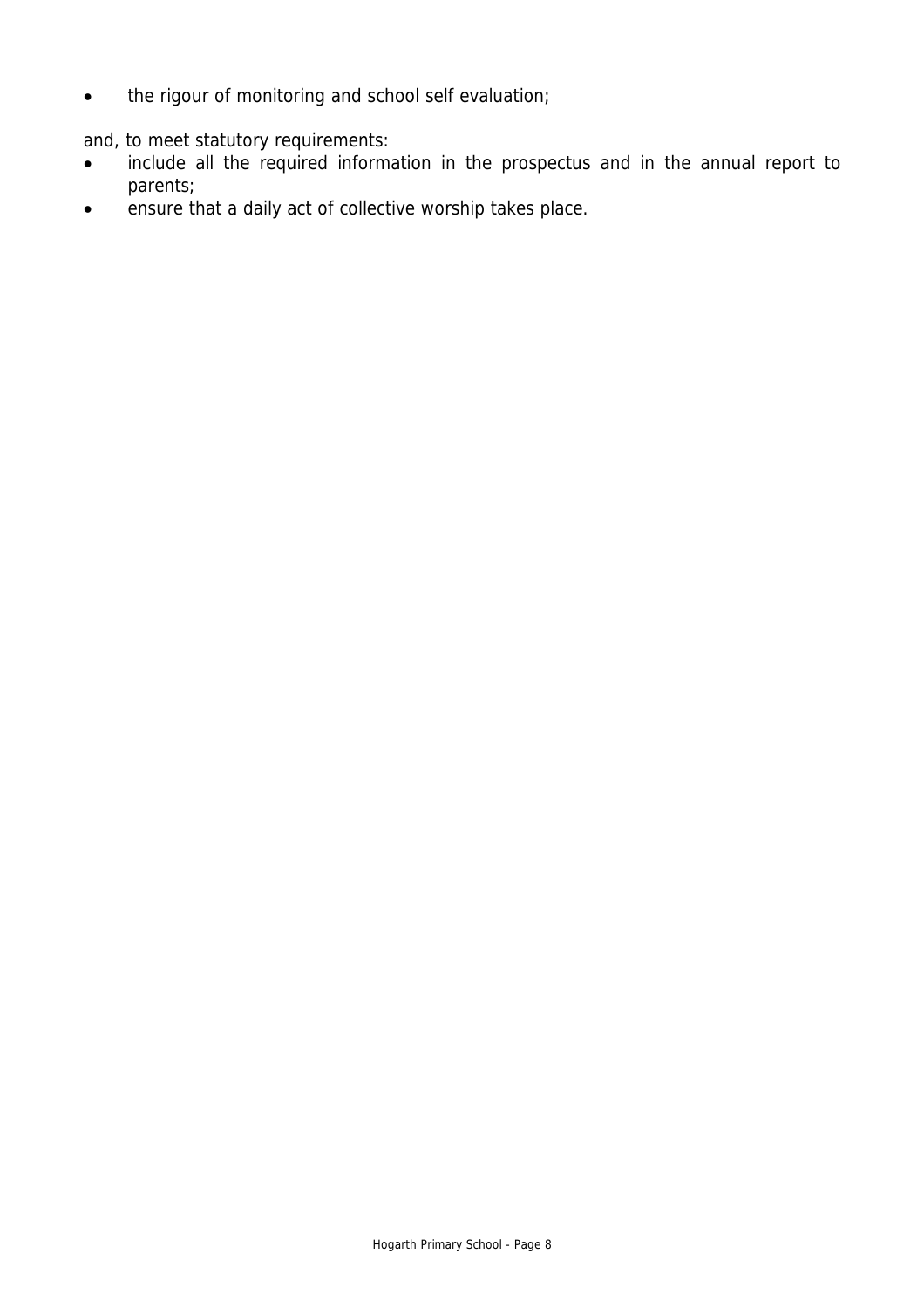# **PART B: COMMENTARY ON THE INSPECTION FINDINGS**

# **STANDARDS ACHIEVED BY PUPILS**

# **Standards achieved in areas of learning and subjects**

The achievement of the pupils is **good** overall. The majority of the pupils achieve well but there are variations between the subjects, the year groups and the ability ranges. The majority of the pupils are making good progress in English and satisfactory progress in mathematics and science. The pupils for whom English is a second language and the pupils from ethnic minority groups make similar progress to their peers within each class. From a starting point that was lower than the majority of schools, current standards in Year 2 are average in mathematics and below average in reading and writing. The current Year 6 includes a much smaller proportion of higher attaining pupils and more pupils of lower prior attainment than that in the previous year. In Year 6, current standards are average in English and science and below average in mathematics. The rate of improvement in standards in Years 3 to 6 over the last few years has been greater than the national trend.

## **Main strengths and weaknesses**

- The lower ability groups and those with special educational needs achieve very well, frequently progressing further than predicted.
- The higher ability pupils make less progress than expected by Year 2 in reading and writing, based on their attainment on entry.
- Standards in the national tests of 2004 were well above the national average in English and mathematics and above the average in science. This represents good achievement in English and satisfactory achievement in mathematics and science from their starting points in Year 3.

- 1. There are many intervention programmes, each of which makes a major contribution to the good achievement of the average and below average ability pupils. There are effective programmes for mathematics, English and spelling, which are raising standards in these subjects. Specific groups of pupils who are identified as under-achieving are provided with targeted support; for example, a group of girls were seen to be under-achieving because of a lack of confidence. Following this, they were taught in a small group situation and achieved well. There are a number of less conventional but effective programmes for under-achieving pupils who have difficulties with co-ordination or with their concentration.
- 2. The lower ability pupils and those with special educational needs are very well supported and they achieve very well. It is significant to note that in the 2004 standard assessment tasks, two thirds of the pupils with special educational needs achieved the nationally expected standards in English, mathematics and science. This good support accounts for the low numbers of under-achieving pupils in English in the current Year 6. Pupils with statements of educational needs are supported according to their specifications very well and they frequently exceed expectations, due to the wide and, at times, innovative range of support provided.
- 3. The higher attaining pupils and those gifted academically achieve satisfactorily. The number of pupils who are attaining higher standards in English and in mathematics in the current Year 6 is smaller than other schools but this is mainly because fewer pupils this year have potential for high attainment. Higher ability pupils who are not shown to be under achieving on the school's monitoring systems receive considerably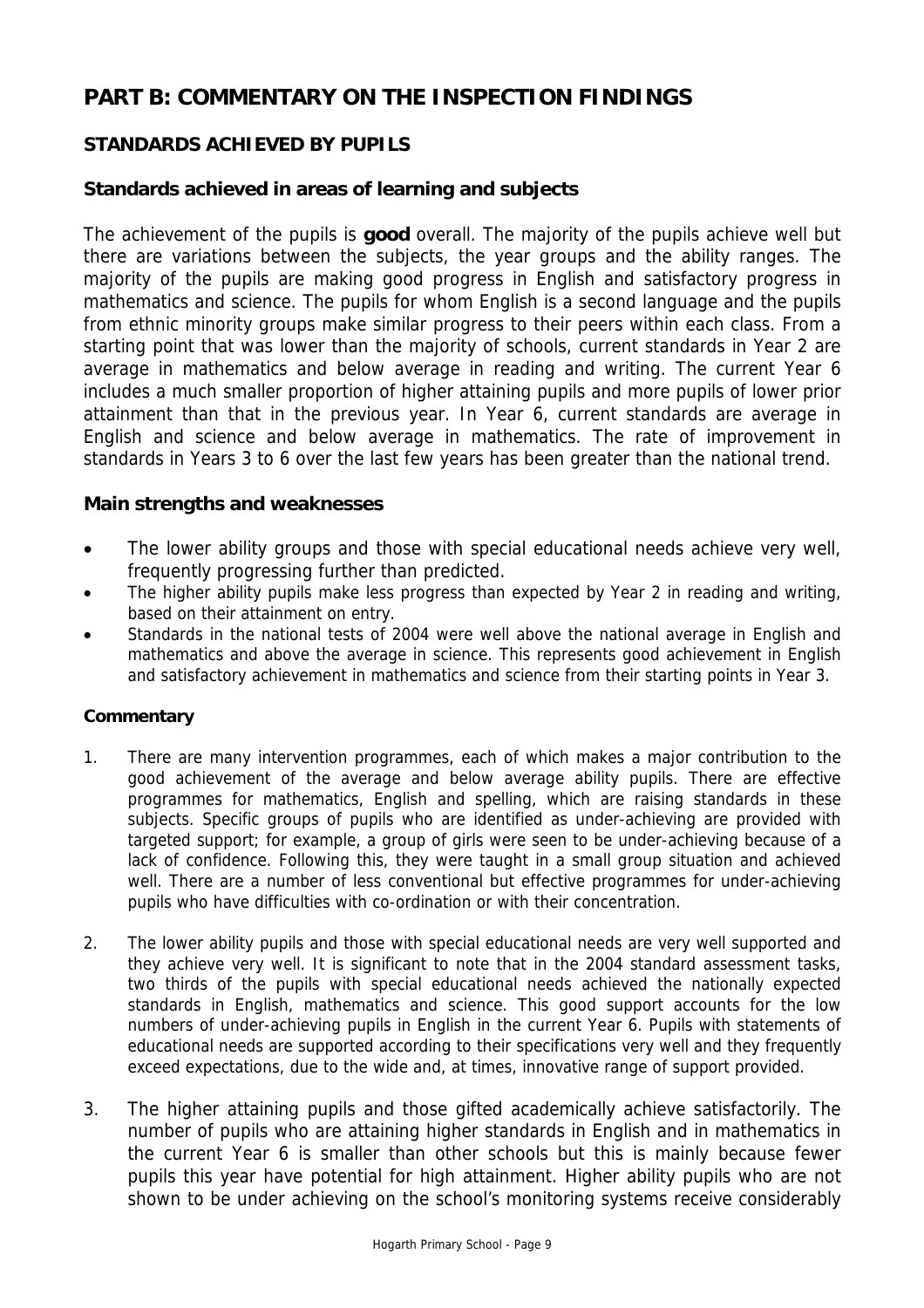less direct teaching and adult support than the other ability groups. In most year groups, they are frequently provided with work that is similar to that of the middle ability pupils and therefore there are times when they are not sufficiently extended. The school's records show that in reading and in writing, the high ability girls make less than expected progress up to Year 2, but by Year 6 their achievement is satisfactory. In mathematics, the higher ability pupils are not making sufficient progress within the Years 3 to 6. There is an insignificant difference in attainment by gender by Year 6.

4. The table below shows that in the 2004 National Curriculum tests in Year 2, standards were around the average in reading, writing and in mathematics. In this year, attainment on entry was around the average. In comparison to similar schools, standards were well above the average for reading and above the average for writing and mathematics. However, as a group, the higher ability pupils achieved less well than the other groups of pupils.

#### **Standards in national tests at the end of Year 2 – average point scores in 2004**

| Standards in: | School results | National results |
|---------------|----------------|------------------|
| reading       | 16.2(16.1)     | 15.8(15.7)       |
| writing       | 14.5(14.4)     | 14.6(14.6)       |
| mathematics   | 16.2(15.3)     | 16.2(16.3)       |

There were 26 pupils in the year group. Figures in brackets are for the previous year

- 5. Over the past four years, standards in Year 6 have risen quicker than the national trend in each of the three core subjects. Results in English and in mathematics were much higher in 2004 than in previous years. In the National Curriculum tests, depicted in the table below, 94 per cent of the pupils attained or exceeded the nationally expected standards in English, mathematics and science, which was above the national average in English, well above in mathematics and around the average in science. The percentage of pupils attaining the higher standards was above the national picture. Nearly half the pupils (46 per cent) exceeded the national expectations in English and this was well above the average. In mathematics and science the percentages were above the average. In mathematics 34 per cent exceeded the nationally expected standard and in science, 51 per cent exceeded the national expected standard.
- 6. The various measures of educational value added are all positive and better than the typical picture nationally. There are variations between the subjects. Compared to their starting points in Year 3, all the pupil groups achieved well in 2004 in English and satisfactorily in science. In mathematics, the picture is more complex. The lower and middle ability pupils achieved very well but the achievement of the higher ability pupils was below the average.

| <u>the company of the company of the company of the company of the company of the company of the company of the company of the company of the company of the company of the company of the company of the company of the company</u> |                |                  |
|--------------------------------------------------------------------------------------------------------------------------------------------------------------------------------------------------------------------------------------|----------------|------------------|
| Standards in:                                                                                                                                                                                                                        | School results | National results |
| English                                                                                                                                                                                                                              | 29.2 (27.2)    | 26.9(26.9)       |

#### **Standards in national tests at the end of Year 6 – average point scores in 2004**

There were 35 pupils in the year group. Figures in brackets are for the previous year

mathematics 128.7 (26.7) 27.0 (26.8) science 129.7 (28.3) 28.6 (28.6)

7. The school has 14 pupils for whom English is an additional language. They represent six different home languages but none is at an early stage of acquiring spoken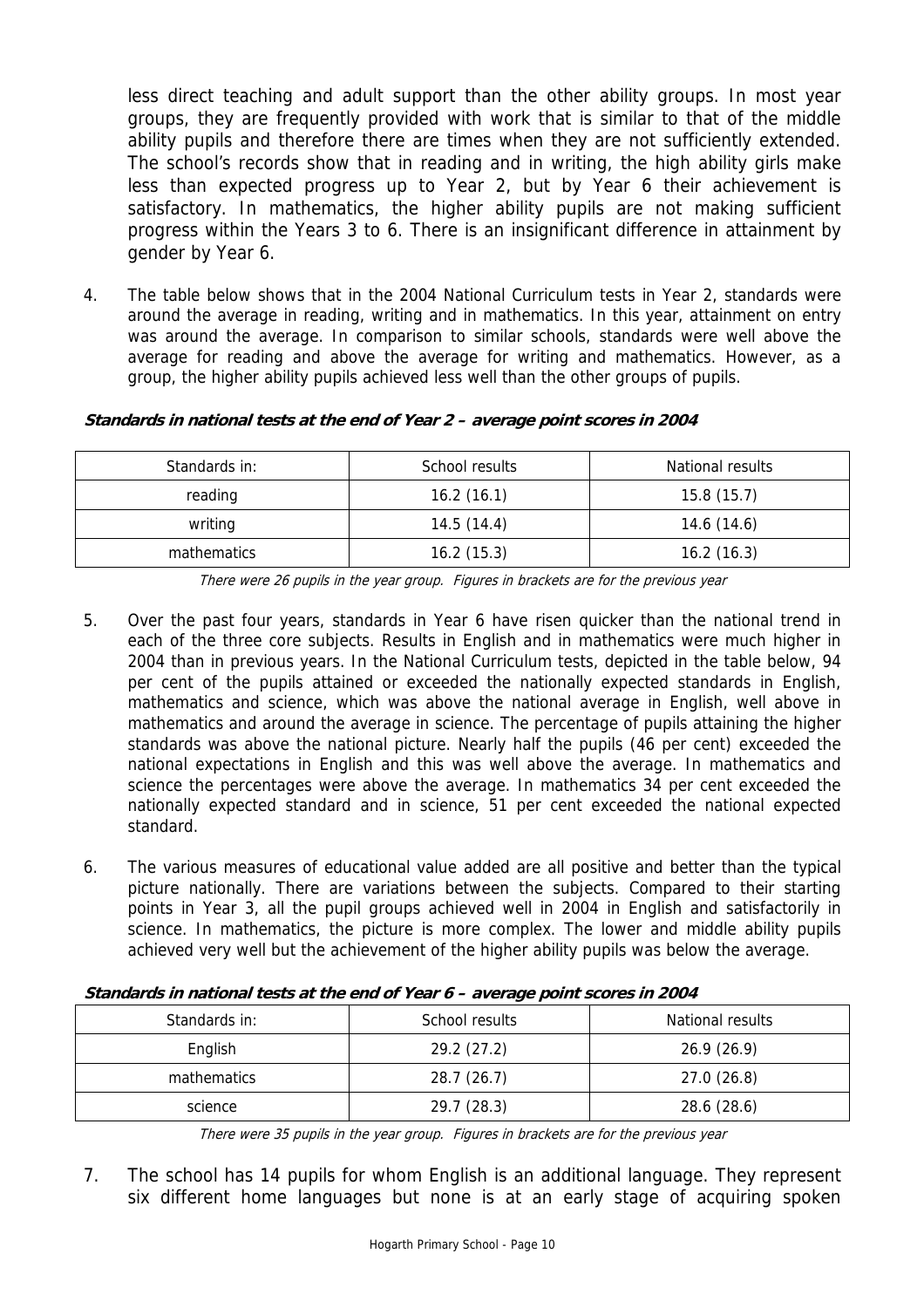English. The progress of each pupil is tracked and there are no differences in their attainment to that of other pupils. Support and staff training is available but seldom needed to help these pupils.

8. There are variations in attainment on entry to the Reception year, which are reflected in the standards by Year 2 in particular and are still evident in Year 6. Compared to the Year 2 group in 2004, the present Year 2 had lower attainment on entry to the school and, because of this, their current standards are below average in speaking, listening, reading and writing. The progress of the current Year 6 class has fluctuated during their years in the school. In Year 3 they made almost no progress in writing and very little in reading or mathematics. This was compensated for by the very good progress made by these pupils when they were in Year 5 in reading and writing, although less so in mathematics. Standards in information and communication technology are average at Year 2 and Year 6 and the pupils achieve well. In religious education the pupils achieve well. Standards are below those expected in the locally agreed syllabus at Year 2 but they are around those expected by Year 6.

# **Pupils' attitudes, values and other personal qualities**

Provision for the pupils' personal development is **good.** Their behaviour and attitudes to school and to learning are **good** and these are supported well by their good sense of responsibility and self-esteem. Pupils' spiritual, moral, social and cultural development is **good**. Attendance is **satisfactory**.

## **Main strengths and weaknesses**

- The pupils' attitudes to school and learning are good.
- They gain a strong sense of involvement and belonging, through the class and school councils. They have a very good degree of interest in school life and good attendance at extracurricular activities.
- A good number of lessons help the pupils' to gain self-esteem, social skills and empathy with others. Some also increase their sense of self-knowledge and their spiritual awareness.
- Behaviour in the lessons seen and around the school was good. However, recording systems to track any incidents are weak.
- Not enough is done to recognise the minority cultural backgrounds of pupils in the school.

- 9. Members of staff work hard to promote personal development. There are many systems in place that help to foster maturity, self-esteem, and which also enable the school to take good account of pupils' views. Taken together these systems are effective in promoting good attitudes, which are shown through the pupils' views of school, and even the care with which most complete their work.
- 10. The school's induction arrangements are very effective and the children are able to start school happily and settle in quickly. While on entry, many children have below average social and personal skills, most achieve the nationally recognised early learning goals by the time they leave the Reception class. The children are supported well but are also strongly encouraged to become independent as well as caring for others. Snack-time provides a good opportunity for the children to begin to talk socially with each other, and there are many other opportunities planned and available.
- 11. In the rest of the school, the pupils show, through their work and enthusiasm, that they want to learn and are generally proud of their achievements. By Year 6, they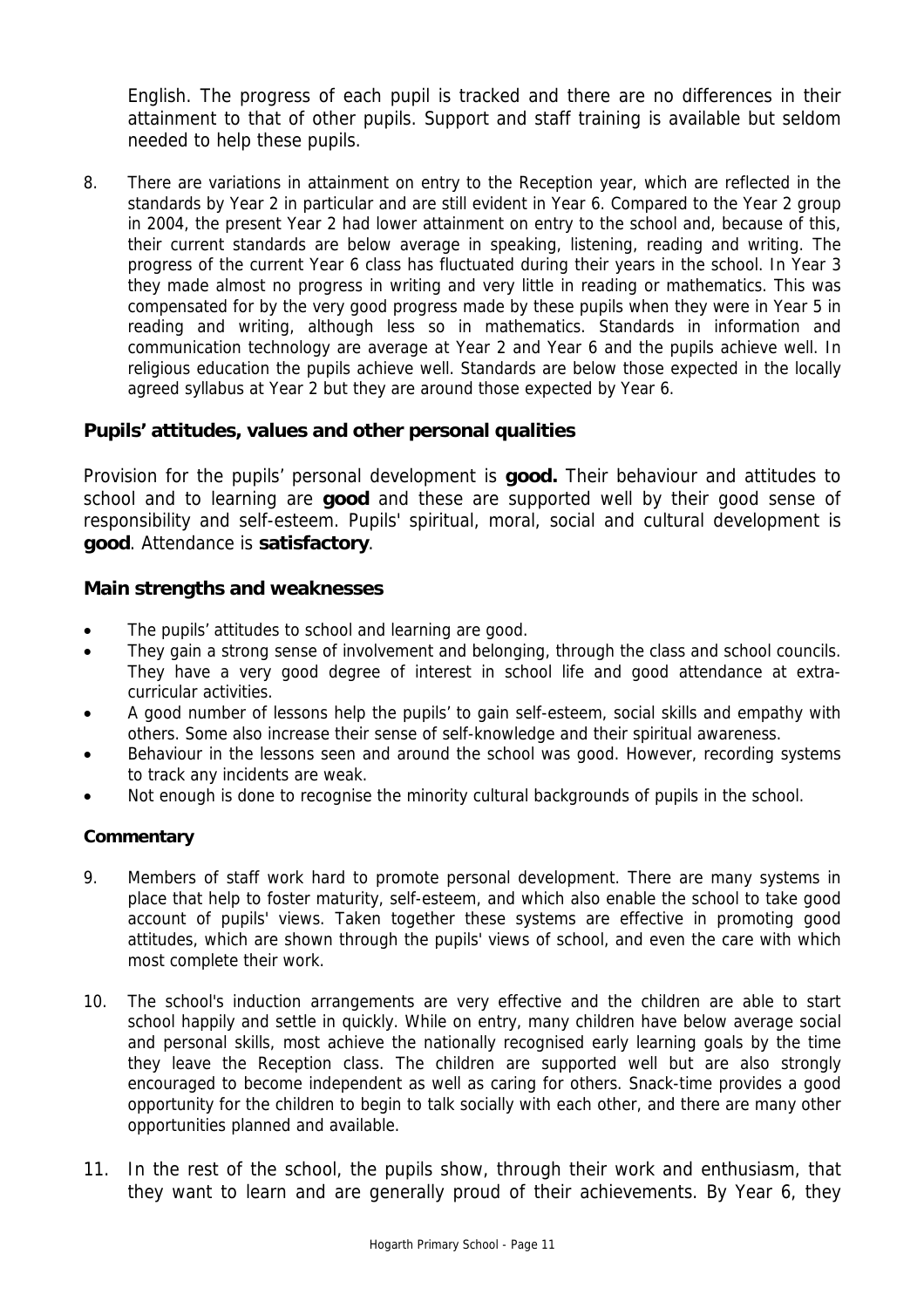have a good deal of pride in their school and are keen to offer help to other pupils. Such attitudes are promoted well through assemblies and class lessons in which achievement is celebrated. Pupils' views are regularly sought through class and school councils. This gives the pupils a good sense of responsibility and they gain good ideas about citizenship. Visits, for example, to the District Council offices, widen this experience to the community. The school offers a very good number of responsibilities to the pupils, which they take on conscientiously adding further to their maturity and self-esteem. The attitudes of the pupils with special educational needs are very good when working in the withdrawal groups. In the class situation their attitudes are good.

- 12. In the large majority of lessons behaviour is good and around the school most pupils are purposeful, abide by the well-known rules and are polite to adults. Parents agree that any bullying is quickly dealt with and the headteacher is prominent in maintaining good relationships and supporting caring behaviour. There have been a few incidents of racial name-calling and these are also sensitively dealt with. However, such incidents are not recorded carefully enough and systems for monitoring behaviour provide little opportunity to check the efficacy of policies and their implementation.
- 13. The school has established clear provision for the pupils' personal, social and health education. Planning provides for discussion lessons weekly and issues are also planned within the topics taught in other subjects. Older pupils often care for younger ones and the playground "friendship stop" is thought to be helpful by parents. The school is working towards the award of "Healthy Schools" and, for example, makes a point of providing well-cooked meals and has recently written a new policy for sex education and relationships.
- 14. In a good number of lessons, the pupils are helped to reflect on their own existence and, through assemblies and discussion sessions, they develop a good sense of spirituality, incorporating ideas from stories from the Bible told in religious education lessons. This aspect has improved since the previous inspection. For example, in a good lesson Year 2 pupils were able to explain about the people that were "special" to them and why. They were able to share and later collaborated well in gaining empathy for others. Moral development is supported well through the school's strong ethos of respect and care for others. The school's code of conduct is understood well and because the pupils have contributed, most adhere to it well, understanding how their actions can affect others.
- 15. The pupils' social development is also good and promoted well. The pupils are taught to be polite both to adults and each other. Relationships are good and there are good opportunities for pupils to learn social skills. Cultural development is promoted well through a number of subjects, such as music, where instruments and the music of different cultures are explored. However, the cultures of the minority of pupils from minority-ethnic groups are not specifically reflected in the school's activities. Nor is the nature of living in a multi-cultural society promoted sufficiently. Nevertheless, a "multicultural week" is provided in which visitors and other activities provide insights to aspects of different cultures. The pupils have a good knowledge and respect for these.

#### **Attendance in the latest complete reporting year (%)**

Authorised absence Tennis and Tennis Unauthorised absence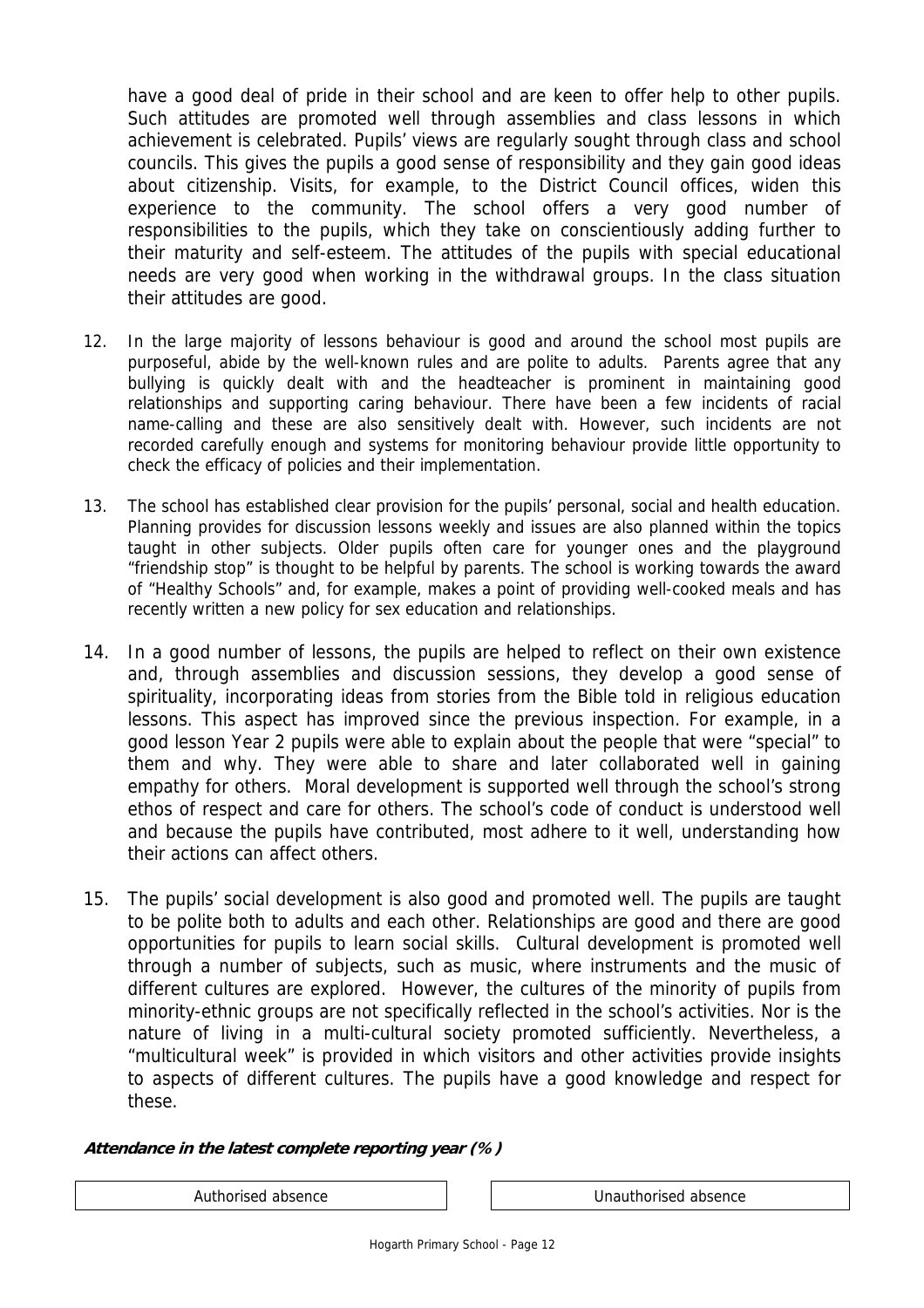| School<br>data | -<br><b></b> | school data         | $ -$ |
|----------------|--------------|---------------------|------|
| National data  |              | ational data<br>Na. | ◡.   |

The table gives the percentage of half days (sessions) missed through absence for the latest complete reporting year.

16. Attendance is satisfactory and there is little lateness. Last year there was no unauthorised absence, although the rate of authorised absence was a little higher than average. Parents say they are clear about procedures concerning absence and the school quickly contacts the homes of pupils who have not arrived for school. Registers are mostly completed correctly but the systems for checking them are not sufficiently rigorous to avoid occasional mistakes or omissions.

# **QUALITY OF EDUCATION PROVIDED BY THE SCHOOL**

The quality of the education provided for the pupils is good. The teaching and learning for the children in the Reception class, in Years 1 and 2 and in Years 3 to 6 is good. The school prioritised developing the provision for the pupils with special educational needs and the lower ability pupils and is very successfully providing for these pupils, through a very extensive support programme, where the teaching and learning for the pupils in the Year 1 through to Year 6 is primarily very good. The needs of the high ability pupils have not been similarly prioritised and this is reflected in the mixed support they are given within the teaching.

# **Teaching and learning**

Teaching and learning are **good.** Assessment is **satisfactory.** 

## **Main strengths and weaknesses**

- The good teaching is leading to good progress that helps pupils to achieve well.
- Teaching and support for pupils with low ability effectively helps most to achieve average standards.
- In a few lessons there is not enough challenge for pupils of high ability.
- While improved since the previous inspection, marking and homework are not consistent enough.

# **Commentary**

17. Overall, good teaching is leading to good learning and the pupils make good progress. This is resulting in standards that are better than might be expected, given the pupils' attainment on entry. Teaching is good overall in the Foundation Stage where the children are taught by one teacher for part of each week and another for the rest. These children's work shows that they make rapid progress from attainment on entry that is below average. In most areas of learning they are on course to meet the national goals for early learning, although many are unlikely to reach these in reading and writing. In Years 1 and 2, teaching is good and helps most pupils to achieve the nationally expected standard by the end of Year 2. Occasionally, lessons are not planned at a high enough level for those pupils of higher ability. In Years 3 to 6, teaching is also good and helps the pupils to achieve well. By Year 6, the pupils have gained good habits in learning, because the teaching helps them gain this independence.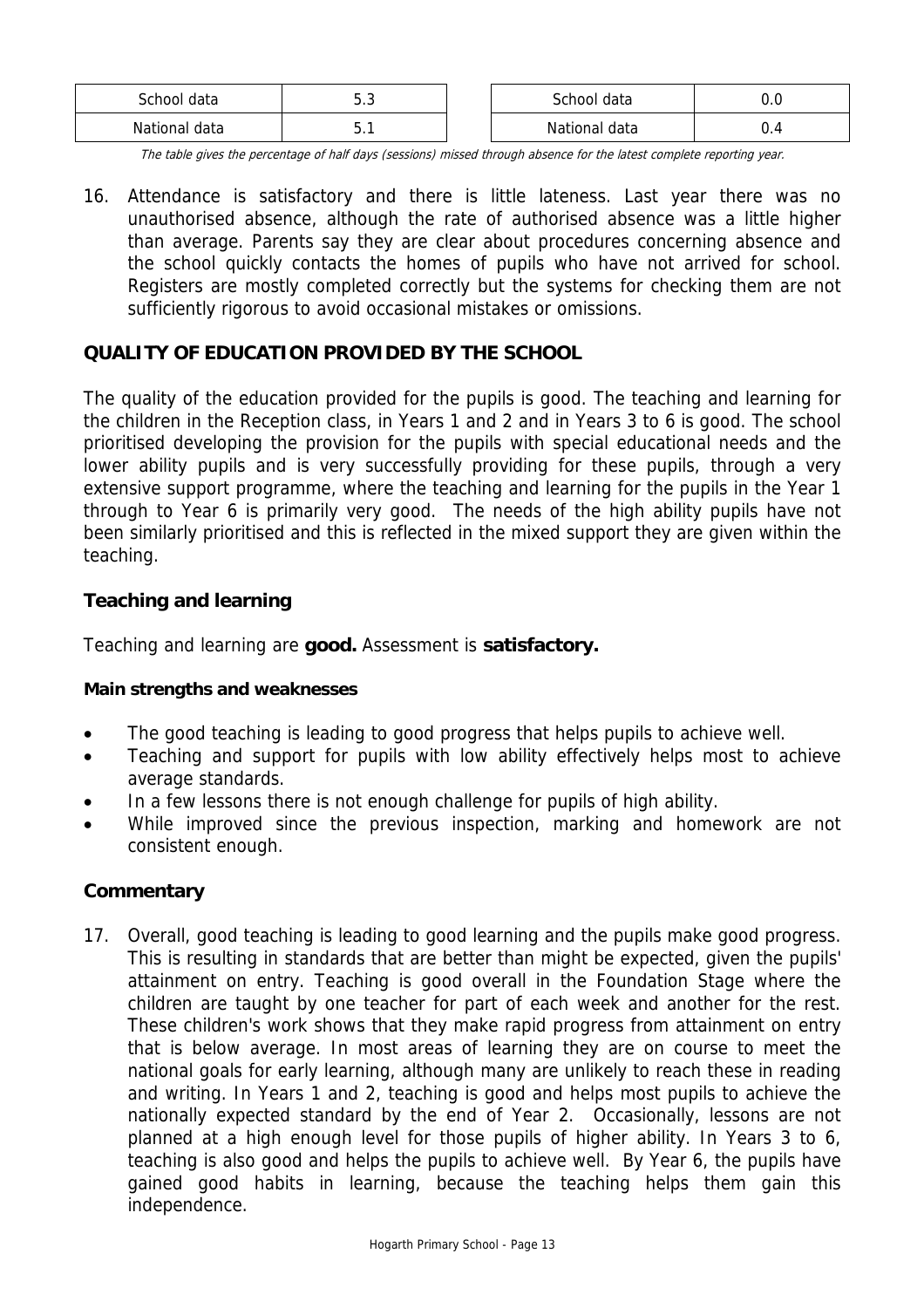#### **Summary of teaching observed during the inspection in 33 lessons**

| Excellent | Very good | Good    | Satisfactory | Unsatisfactory | Poor | Very Poor |
|-----------|-----------|---------|--------------|----------------|------|-----------|
|           | (6%)      | 17(52%) | 13 (39%)     | (3%)           |      |           |

The table gives the number of lessons observed in each of the seven categories used to make judgements about lessons; figures in brackets show percentages where 30 or more lessons are seen.

- 18. There was a small amount of very good teaching in Years 2 and 6 and this provides the school with some strong exemplars. There was also a very small amount of unsatisfactory teaching, one lesson, which is not representative of normal practice in the school. In over 60 per cent of the pupils' work that was sampled, there was better progress than that usually shown over several months. The other 40 per cent made expected progress. This indicates that teaching is having a positive impact and pupils are learning well.
- 19. Pupils with special educational needs and those with low attainment are strongly supported with a good number of additional sessions. Their work is often set to match their needs closely and consequently they make good progress, most achieving the expected level for their age. This is a considerable improvement on the provision found at the time of the last inspection. Their progress is closely checked and pupils with any difficulty are identified at an early point. The school has identified a number of pupils with particular capabilities. Currently, it is left to class teachers to challenge and support these gifted pupils, although there was little evidence of this during the inspection. The school does not check the progress of groups of pupils, such as those for whom English is an additional language, the progress of boys and girls, or those who entered the school with above average attainment. However, every pupil's progress is tracked individually in English and mathematics.
- 20. The small proportion of pupils with higher capability attain at least the expected level for their age and some do better, however occasionally teachers do not set challenging enough work for these pupils. In just under a third of the lessons seen, the expectations for these pupils were too low. For example, in a lesson where a science experiment was taking place, the pupils were weighing objects in and out of water. They found that generally the water affects the gravitational force measured in Newtons. However, more capable pupils were not challenged to generalise, or explain this to any greater depth than others in the class. While, in many lessons, the challenge for pupils was sufficient, these lessons did not clearly identify higher levels of learning for the most capable pupils. This is reflected in these pupils' past work, which was no harder than it was for others. National test results are sometimes lower than they could be because of the lack of high attainment.
- 21. There are rigorous systems in place to track the progress of individual pupils in English and mathematics, which use the results of a range of tests and checks. Those for science are not as advanced and for other subjects there are often no wholeschool systems. Teachers regularly review their lessons and the learning children have gained. They use such information to check that the pupils have understood the lessons' objectives. However, seldom do they use this information to plan work at a higher level for those whose past learning was good. Marking plays a significant part in assessment and particularly for Year 6 it is of good quality. However, in other years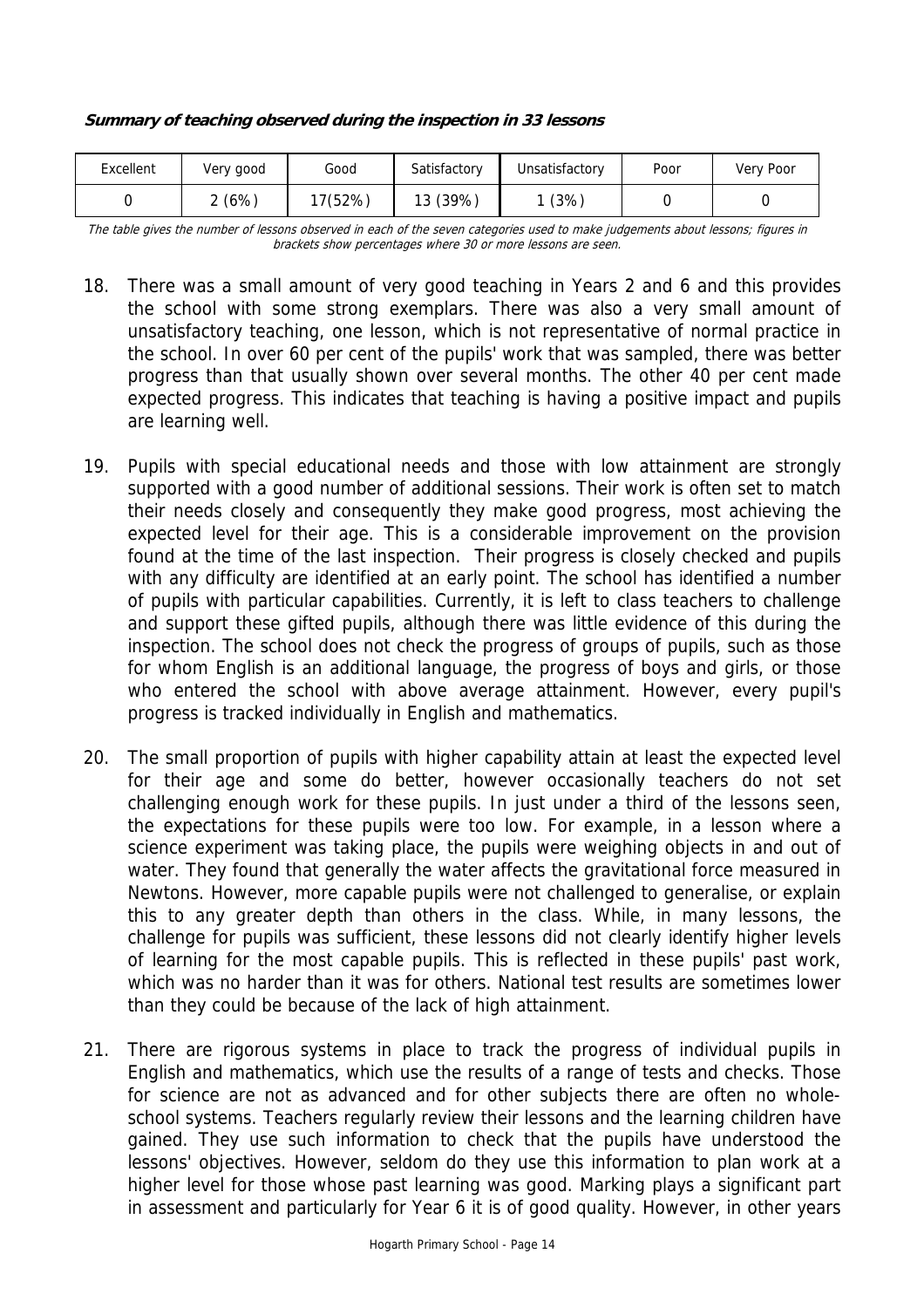it is more variable in its impact on helping pupils to improve their work. Homework is set regularly and sometimes contributes to the pupils' learning well. However, the amount set is not always consistent with the school's policy and a few parents find it variable. While there is an effective system for checking teaching quality in English and mathematics, for other subjects, and for issues like compliance with the homework policy, the degree of consistency is not known. Many pupils profit from withdrawal sessions. However, the degree of disruption this causes or the amount of lost learning for those withdrawn is not carefully checked.

# **THE CURRICULUM**

The curriculum provision is satisfactory overall and good in the Foundation Stage. It is broad, balanced and there is a good enrichment programme. Accommodation and resources are good.

## **Main strengths and weaknesses**

- The curriculum provision for pupils who have special educational needs is very good.
- There is a good enrichment programme including an appealing range of extracurricular activities.
- The school provides good accommodation particularly for the teaching of information and communication technology.
- Resources for learning are good and enhanced through a regular programme of school visits.
- The statutory requirement to provide a daily act of collective worship is not always fully met.

- 22. The school has successfully remedied the weaknesses in the planning, identified in the previous inspection and all subjects are now taught to an appropriate scheme of work. There are effective links between subjects. The provision for personal social and health education is good and this is formally planned for each year group. The pupils assemble together every day, at times to sing hymns, but these gatherings do not always include a planned act of Collective Worship.
- 23. The provision for the pupils with special educational needs has improved since the last inspection and is now very good. The special needs code of practice is implemented well. Pupils with special educational needs have clear targets and a carefully prescribed set of activities or programmes to meet them. The pupils are usually withdrawn from the classrooms when these are taught. These programmes are effective and many are innovative. They are all taught well or very well by the schools good number of learning support assistants or by the special needs co-ordinator. The support for the pupils with special educational needs within the classrooms is good.
- 24. Equal opportunities and inclusion are satisfactory. The school provides for a large number of additional activities and support groups that take the pupils put of the classroom. While these are all worthwhile, the impact of these is not sufficiently well monitored to identify how much of the basic curriculum is being missed by these pupils.
- 25. The school provides a good range of extracurricular activities that are popular with pupils. Pupils can learn games skills, musical skills, information and communication technology skills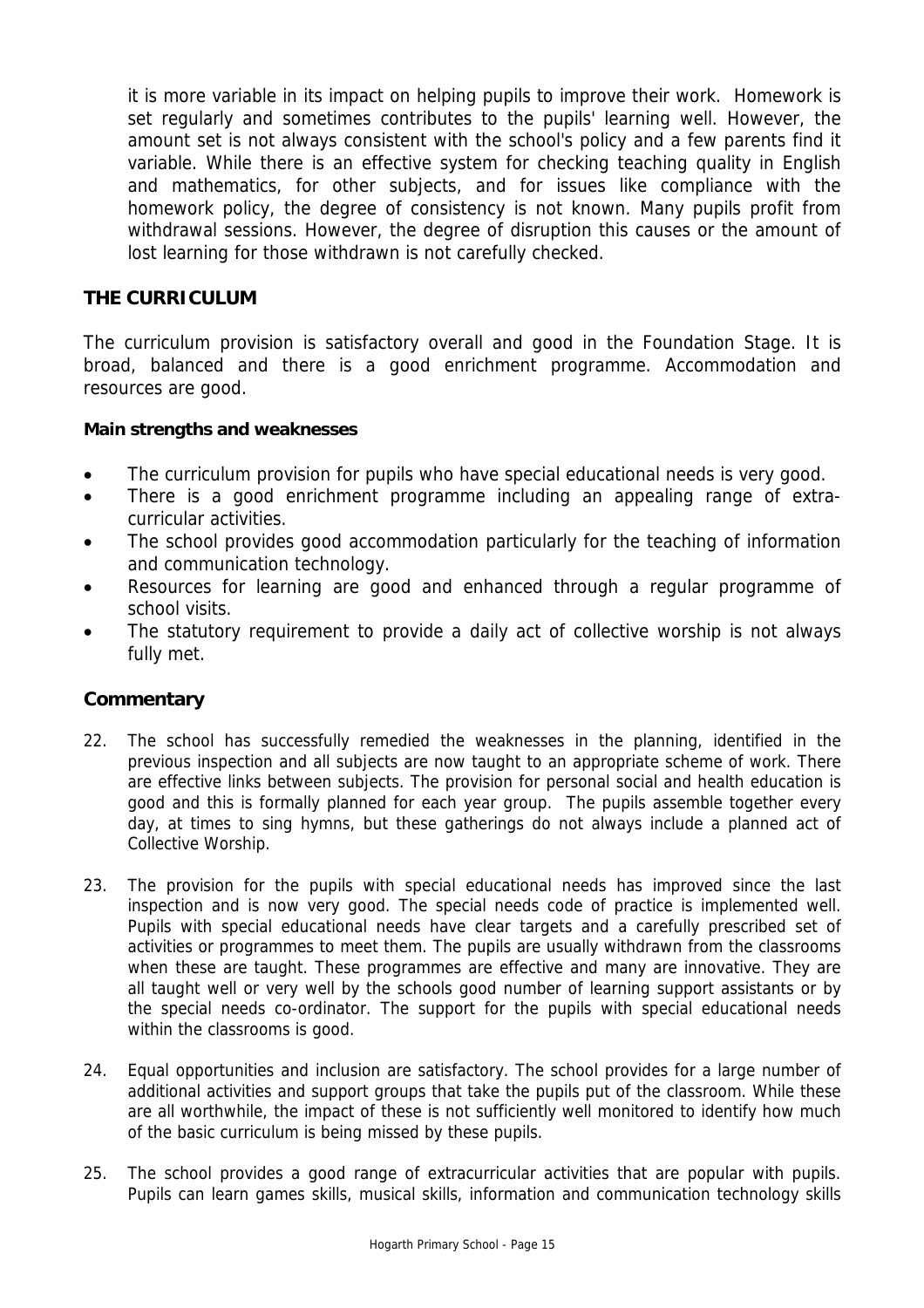or French. Pupils speak highly of the variety of opportunities available to them and participation levels are good.

26. The school has made good improvements to the premises, including a new classroom and outer area for the Reception Year and a very good computer suite. Good use is made of these facilities. The resources for learning in most subjects are good; they are very good for information and communication technology. The pupils' knowledge and understanding is enriched through a comprehensive programme of school visits and visitors coming to the school and an annual residential visit to a field study centre.

#### **Care, guidance and support**

Provision for ensuring pupils' care, welfare, health and safety are **good**, whilst the involvement of pupils through seeking, valuing and acting on their views is **very good**. The support advice and guidance, based upon the monitoring of the pupils' achievements and personal development is **satisfactory.**

#### **Main strengths and weaknesses**

- There are well-managed arrangements and procedures relating to child protection.
- Relationships between pupils and between pupils and adults are very good.
- Pupils' involvement with the school, through the school seeking their views, is very good.
- Arrangements for making pupils welcome into school, whenever they arrive, are very good although obtaining records of pupils from a minority of feeder groups is sometimes a problem.
- Parents and pupils state that all members of staff are very approachable and helpful.

- 27. The school provides good care for its pupils. Child protection arrangements remain secure. The headteacher is the designated officer and is properly trained to carry out the duties associated with this role. All members of the staff are familiar with the procedures and routines in place. The speed with which the school can enlist the help of specialist agencies, for pupils designated as needing help, has been improved. Suitable health and safety procedures are in place and are followed well. Risk assessments are done thoroughly for all events and tasks and are reviewed regularly. The school has been careful in ensuring that Internet security has been addressed fully. Written parental permission has been sought and the school is linked into the local authority system for preventing access to unsuitable websites.
- 28. Arrangements for the support and guidance of pupils are effective. Teachers know their pupils very well and have very good relationships with them. Consequently, pupils find it very easy to approach staff and are confident enough to discuss any problems or concerns with them. Pupils are made to feel very welcome when they join the school, whenever they arrive, due to the very good induction arrangements, although obtaining records of pupils from a minority of pre-school groups is sometimes a problem.
- 29. Special educational needs provision in the school is very good overall. These pupils are identified quickly and pupils and parents help to create their individual education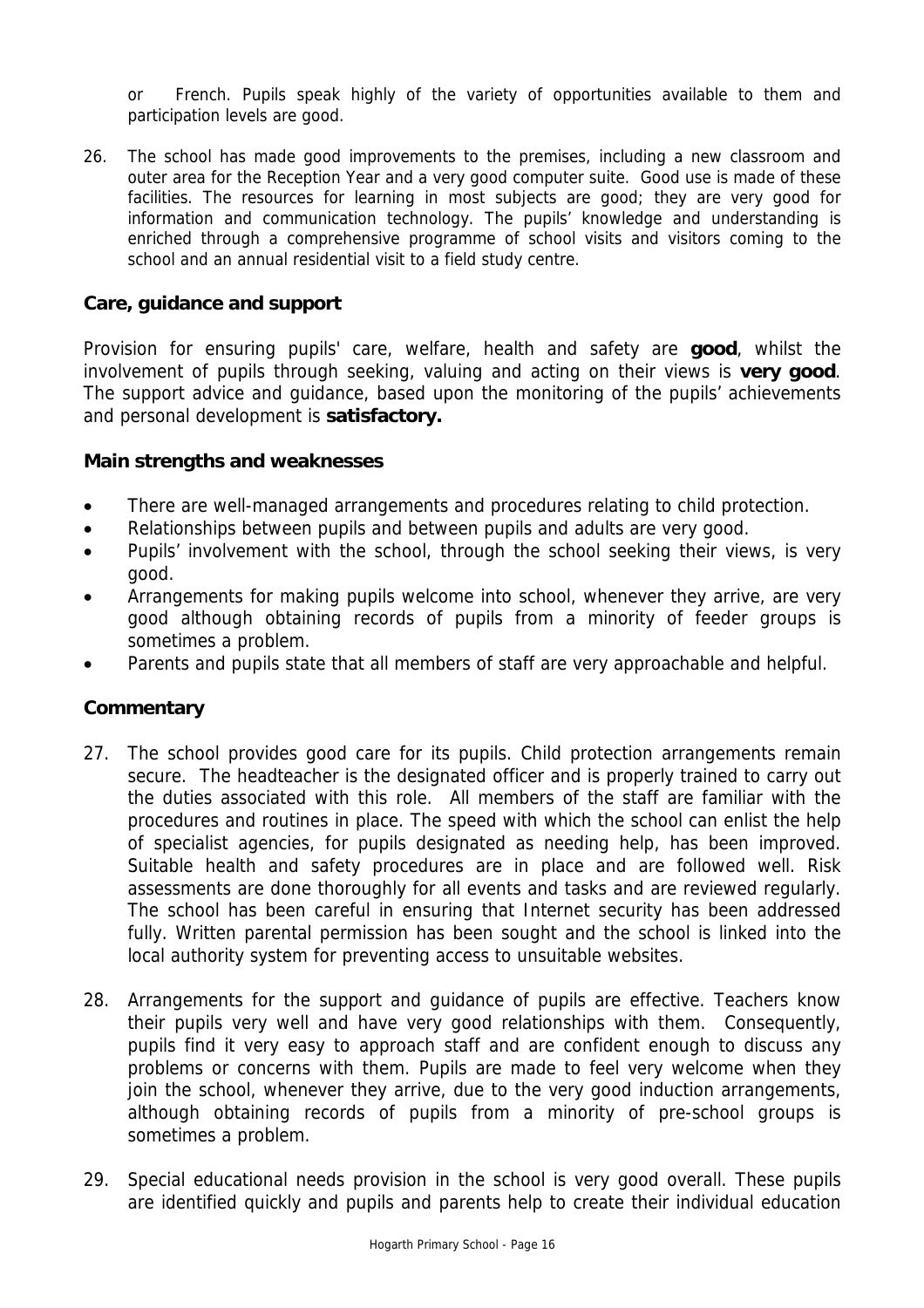plans. The monitoring process in English and mathematics is good, but in other subjects this process is at the early stages of development. Praise and rewards are used well, to encourage effort. Achievements inside and outside school are celebrated in assembly each week. Pupils' opinions about school are sought regularly through questionnaires and pupils express their opinions readily. The class and school councils play an important role in the running of the school and in helping pupils to build confidence and maturity. Pupils' access to well informed and caring support, advice and guidance such as in relation to school transfer at age 11 is good.

# **Partnership with parents, other schools and the community**

The school has **good** links with parents and with the local community. Its links with other schools are **satisfactory**.

## **Main strengths and weaknesses**

- The school's partnership with parents and the support that most parents provide for their children's learning is a major strength.
- The general quality of information to parents is good, although the prospectus and the governors' report to parents do not meet statutory requirements fully.
- Links with the community are good and support a range of opportunities for the enrichment of learning.
- There are satisfactory links with other schools.

# **Commentary**

- 30. The school enjoys a good relationship with parents. Many take a keen interest in their children's education and provide support for their learning at home. A number of parents regularly support teachers in lessons where they provide valuable assistance to pupils' learning. The school has a strong parents' association which supports various fund raising events and activities to improve the quality of the school's provision. There are good communications with parents through newsletters, questionnaires and the parent governor contact takes account of parents' views. However, the governors' annual report to parents and the school prospectus do not provide all the information to parents that they should.
- 31. Overall, parents receive good information about their children's progress and other aspects of school life. Pupils' annual reports are thorough, give a clear picture of achievements and identify future targets for learning. The school has a clear complaints procedure and an 'open door' policy that enables parents to feel comfortable about raising concerns or complaints, with the expectation that they will be dealt with sensitively and quickly.
- 32. Good links exist with the local community with the school providing facilities for a wide range of community activities. Pupils are encouraged to mix with the elderly at school open events and festivities which broadens their views and teaches respect. Links with other schools are satisfactory with the transfer arrangements to secondary schools operating smoothly.

## **LEADERSHIP AND MANAGEMENT**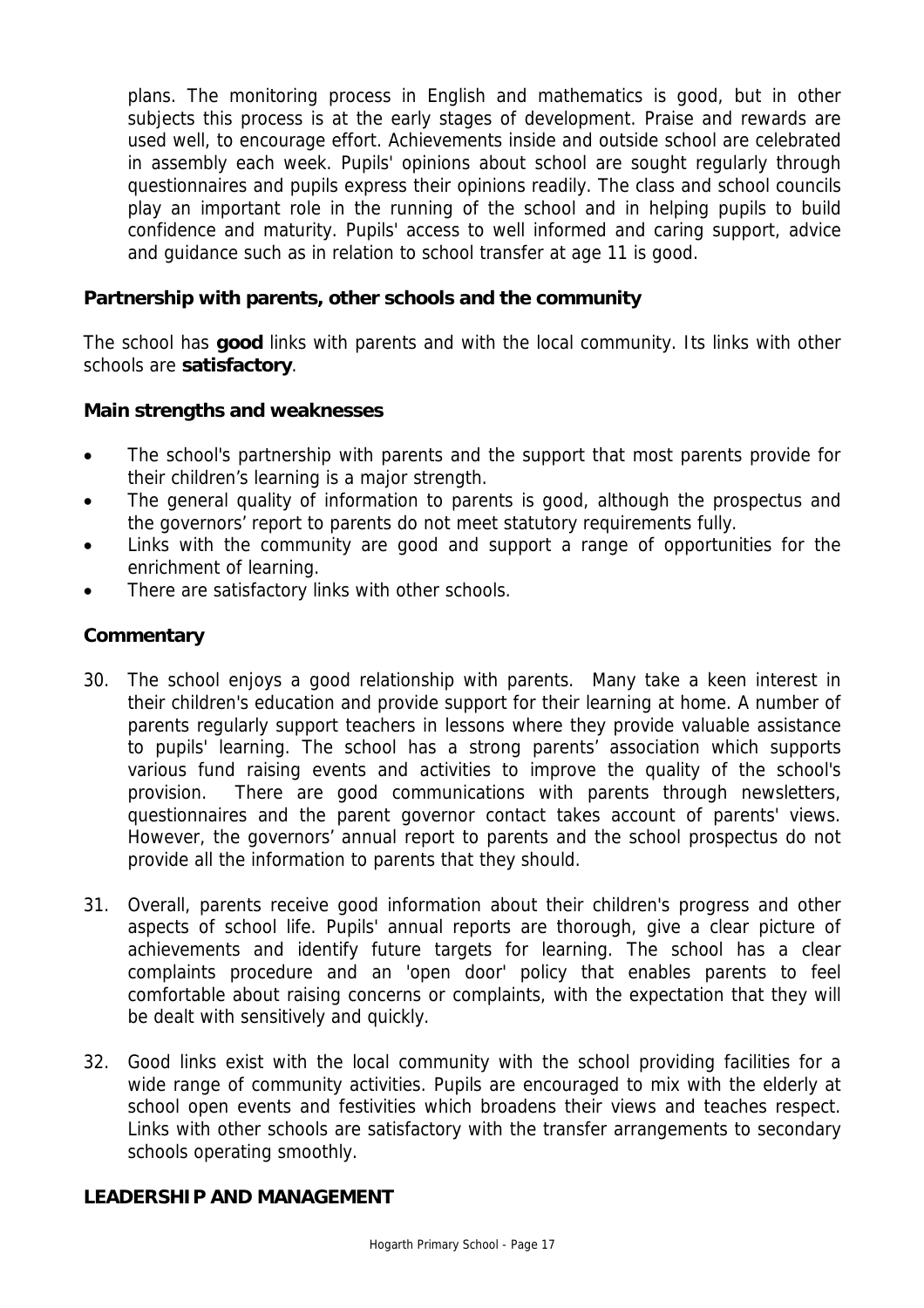Leadership by the headteacher is **good.** The leadership by key staff is **satisfactory**. The governance of the school is **satisfactory**. The effectiveness of management is **good**  overall**,** although some checking systems lack rigour. There has been good improvement by taking action to overcome both key and minor weaknesses reported in the previous inspection.

# **Main strengths and weaknesses**

- Although the headteacher has presided through a period of good standards and promoted a strong ethos, some management issues require more rigour, particularly the monitoring of performance.
- There are good arrangements for reviewing staff performance and good support for staff development.
- Governors know the school well but some statutory requirements are not met securely.

- 33. The headteacher's leadership has effectively created a caring, secure supportive and tolerant school community where everyone feels accepted, respected and valued. His supportive leadership style sets a positive tone for the good relationships that are evident throughout the school. This is mirrored in the good role models provided by other staff to pupils. Good efforts by the headteacher, supported by staff and governors, have resulted in a school ethos that most parents view positively.
- 34. Under the clear direction of the headteacher, most of the weaknesses identified at the time of the previous inspection have been remedied. Improvement has been particularly successful in relation to; provision for information and communication technology; staff appraisal through performance management; and in support for lower attaining pupils. Improvement has been satisfactory in relation to; improving the marking of pupils' work; provision of schemes of work to cover all subjects; and swimming provision for Years 3 to 6. There has also been satisfactory progress in developing the monitoring skills of subject leaders.
- 35. Overall, governance is satisfactory. The governors are actively involved in the school with their good contacts through the role each plays in oversight of a class and a subject. They gain a good knowledge of the school's daily work. Subject coordinators periodically present a review of their subject to the governors' curriculum committee. Very few governors have had sufficient training to interpret the annual report about test results and similar schools. Senior staff help with this but, together with uncertainty about future numbers, the governing body finds it hard to make longterm financial predictions. Training for governors does not take place locally and some governors attend that which is provided for staff. For example, they meet with teachers to help plan the school's next developments. The official school prospectus and the annual report to parents have several omissions of statutory information. For example, the school prospectus lacks sufficient information for parents about attendance and the national comparisons for test results Years 2 and 6.
- 36. The school development plan is satisfactorily compiled from a series of discussions with those most involved and has led to clear prioritisation. Important government initiatives are acknowledged, such as the introduction of 'Workforce Reform', where satisfactory preparations are being made for the changes required in 2005. Although success criteria for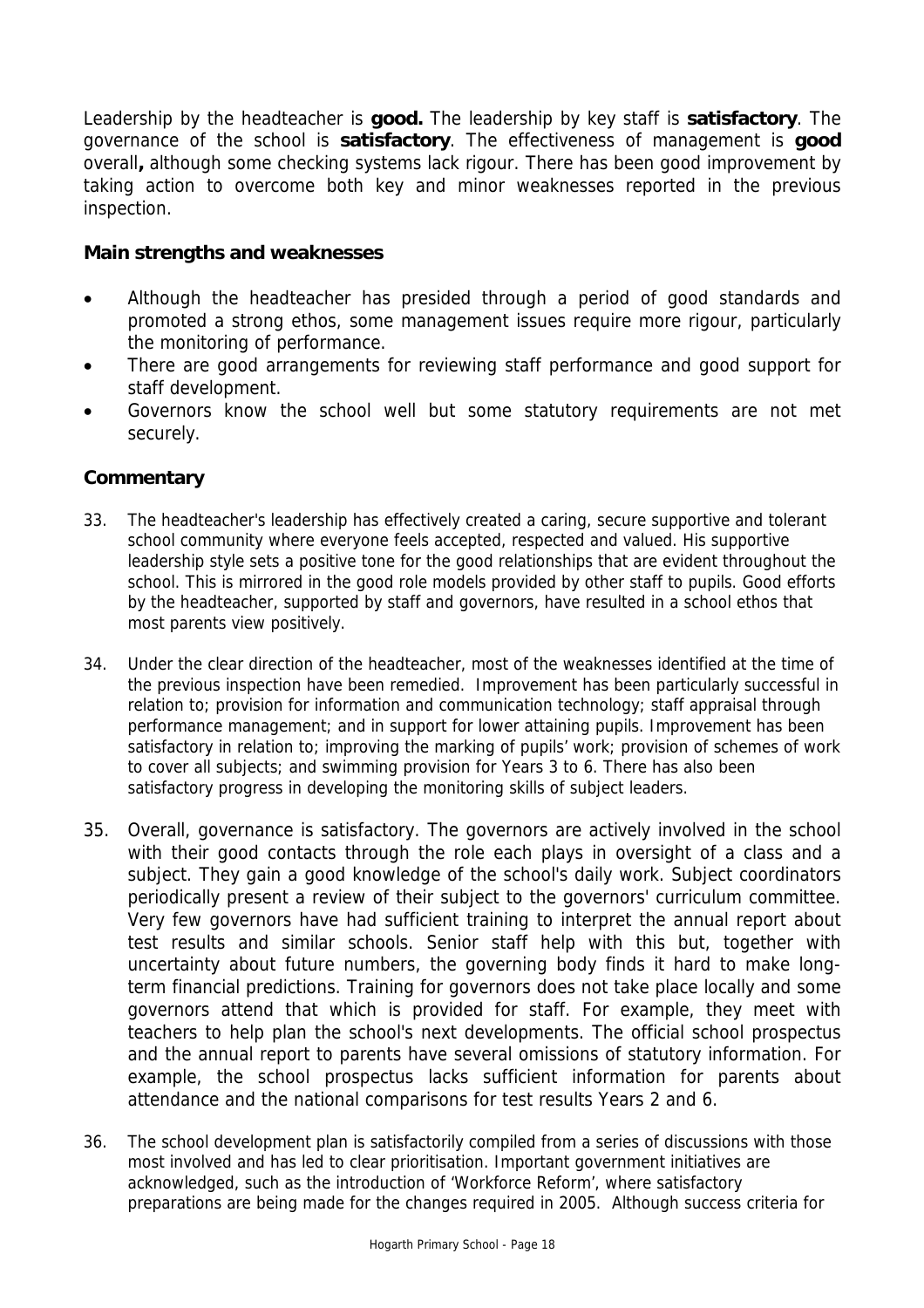each action point have been identified, the justification for the actions for each subject is not currently based on formal subject audits.

- 37. The headteacher and senior managers have analysed test results comparing them to national standards and the results of similar schools. One outcome of this approach has been to identify a target to improve the attainment of the 20 per cent least able pupils. Inspection evidence has found this aim to be successfully promoted through the very good provision for pupils who have special educational needs. Other groupings represented in the school, are not so carefully checked. There is a lack of rigour in comparing trends in results of particular groups of pupils, such as those of higher attainment, minority groups and boys and girls. Insufficient attention is given to the consideration of trends over time, or by comparing year groups.
- 38. Currently, the monitoring of teaching is a responsibility of the headteacher and senior staff. Most of the subject coordinators have not yet observed others teach their subject. This weakness is recognised by the headteacher as an area for improvement and wisely written into the current school development plan. Most of the monitoring has been in English and mathematics. This has been partly organised within the good performance management arrangements where there are good arrangements for assessing teachers' performance. The current monitoring arrangements have not led to improvements in some of the weaker aspects of provision such as; the challenge provided for the higher ability pupils; the use of computers in the classrooms; the allocation of homework; and the daily assessments teachers make in order to help their lesson planning.
- 39. The impact of other key staff is satisfactory and their role as coordinators is developing, although, apart from in English and mathematics, subject coordinators do not have sufficient means to check standards in their subjects. The coordinator with responsibility for history and music has made considered evaluations based on secure evidence and has devised approaches for assessment. The leadership of the special educational needs co-ordinator is very good. Innovative approaches are included within the provision when traditional methods are not proven to be successful. Staff are well organised into an effective team. The management is good, with careful recording systems, but the data is insufficiently analysed. The school's checking and recording systems for incidents of poor behaviour and the monitoring of the impact of the various withdrawal groups lack appropriate rigour. Good training opportunities are provided to develop the skills of all staff. The retention of staff is good. Statutory requirements are not securely met for the daily provision of collective worship and the checks carried out on the completion of registers lack thoroughness.

| Income and expenditure (£) |                                           | Balances (£) |                                     |        |
|----------------------------|-------------------------------------------|--------------|-------------------------------------|--------|
|                            | Total income                              | 643.086      | Balance from previous year          | 41,950 |
|                            | Total expenditure (206 pupils)<br>622.676 |              | Balance carried forward to the next | 62,360 |
|                            | Expenditure per pupil                     | 3.021        |                                     |        |

| Financial information for the year April 2003 to March 2004 |
|-------------------------------------------------------------|
|-------------------------------------------------------------|

….

| Balances (£)                        |        |
|-------------------------------------|--------|
| Balance from previous year          | 41.950 |
| Balance carried forward to the next | 62.360 |
|                                     |        |

40. The school's finances are prudently managed and there are secure systems to provide financial propriety. Budget up-dates are regularly provided for governors, whose finance and general purposes committee oversee major expenditure and endeavour to secure best value. This is partly done through the employment of a bursar who also works with other local schools and compares expenditure trends, obtaining best value indications. A very high carryforward was spent to provide new early years facilities but it is still above that recommended. Governors are anxious about future staffing costs. The cost per pupil is about average and because the school has good effectiveness, it provides good value for money.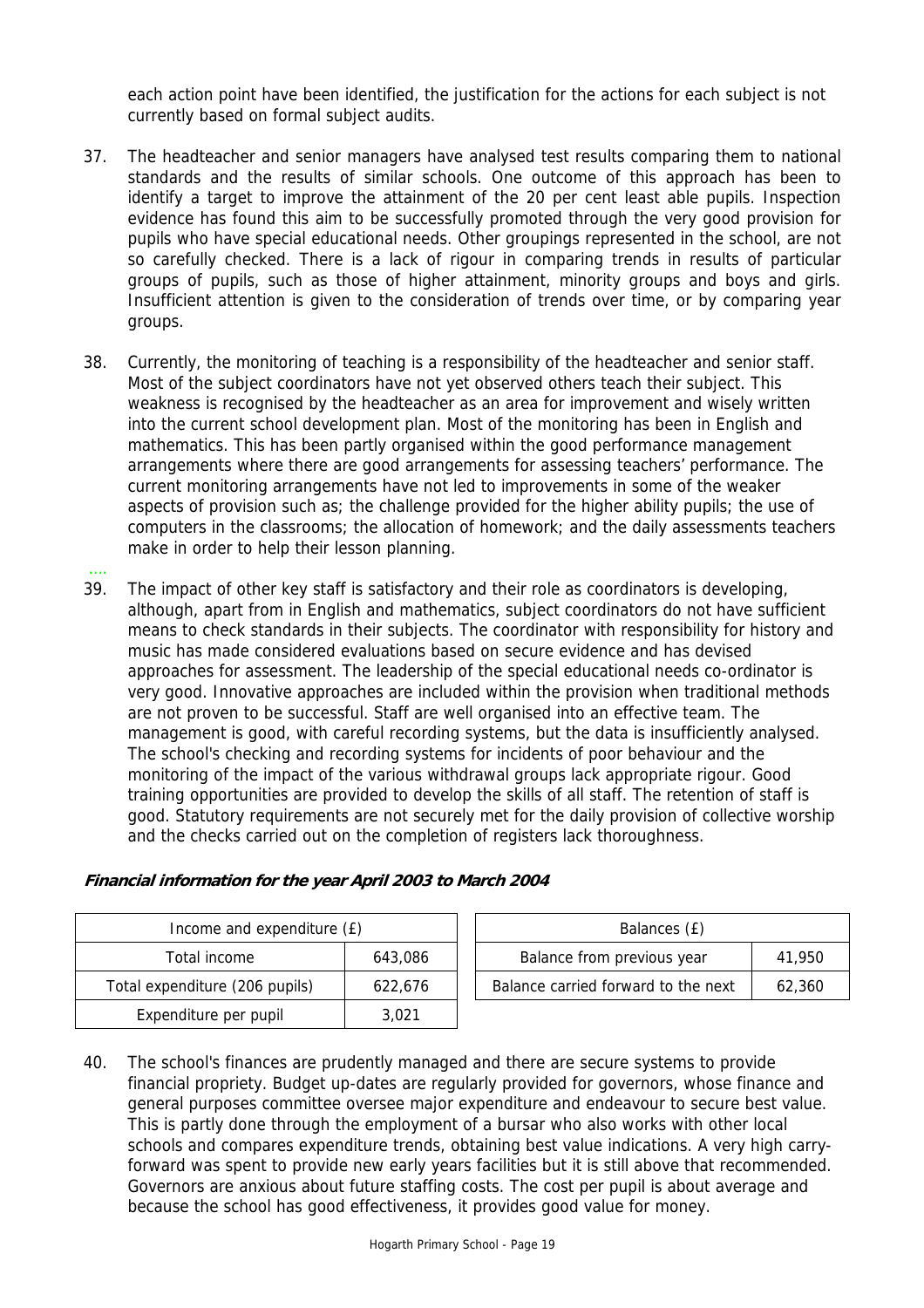# **PART C: THE QUALITY OF EDUCATION IN AREAS OF LEARNING AND SUBJECTS**

# **AREAS OF LEARNING IN THE FOUNDATION STAGE**

- 41. Children are admitted to the Reception class at the beginning of the school year in which they will be five, with the youngest starting part-time. Procedures for children starting school are good. The accommodation has been improved significantly since the previous inspection with a new building and a secure outdoor area with facilities for play activities. Resources have also been improved. The Reception class is led by one of the two teachers who share the teaching. Much is done to enable good communication and links between these teachers and largely this is effective.
- 42. Teaching is good overall and supports a good level of achievement. There are good systems to check what the children have learnt and records are passed easily between staff. However, on some occasions these are not used to make the most of a child's next task. The Reception class is well staffed with other support and assistants and there are frequently parents who help as well. The attainment of the children on entry is generally below average. There is considerable variation from year to year. However, over the last six years, the proportion of children with above average attainment on entry has been usually much less than half. Nevertheless, most pupils achieve the nationally recognised early learning goals, although several are unlikely to do so in reading and writing skills this year.

#### **PERSONAL, SOCIAL AND EMOTIONAL DEVELOPMENT**

Provision is good.

#### **Main strengths and weaknesses**

- The children achieve well from a low level of skills on entry.
- The good systems to help them start school enable them to settle in quickly.
- Teaching is good.

#### **Commentary**

43. On entry to the school, many children have skills and attitudes that are below those typical for their age. The procedures for starting school are effective and this helps the children to quickly settle in and become secure and happy. They adopt the classroom systems readily and begin to become more independent. For example, they are expected to prepare themselves for physical activities and by late November most could do so. Sometimes, children request help and while first encouraging independence, members of staff offer such help. Occasionally, adults do the task for the child unnecessarily. There are sound resources for the children to role-play both in and out-side. These are helpful in providing for the pupils' social development. Although there were few observed examples of adults joining in these activities and providing a role model, the children make good progress and most are on course to meet the nationally recognised early learning objectives. Children are taught good manners but occasionally a child will be possessive or noisy. This is dealt with well and overall the classroom is calm and the pupils well behaved. The children's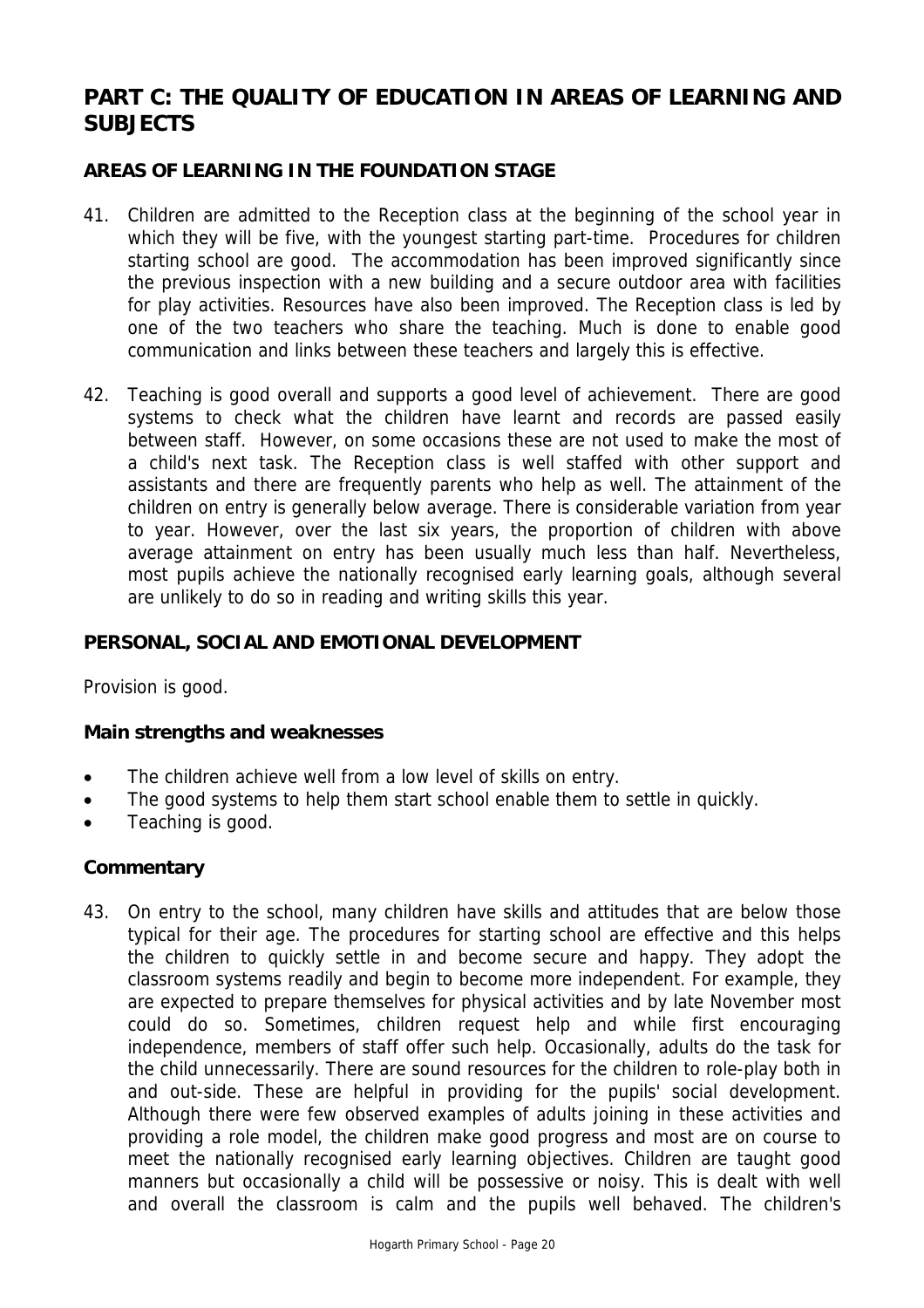achievement is good in this area of learning and encouraged by good teaching overall.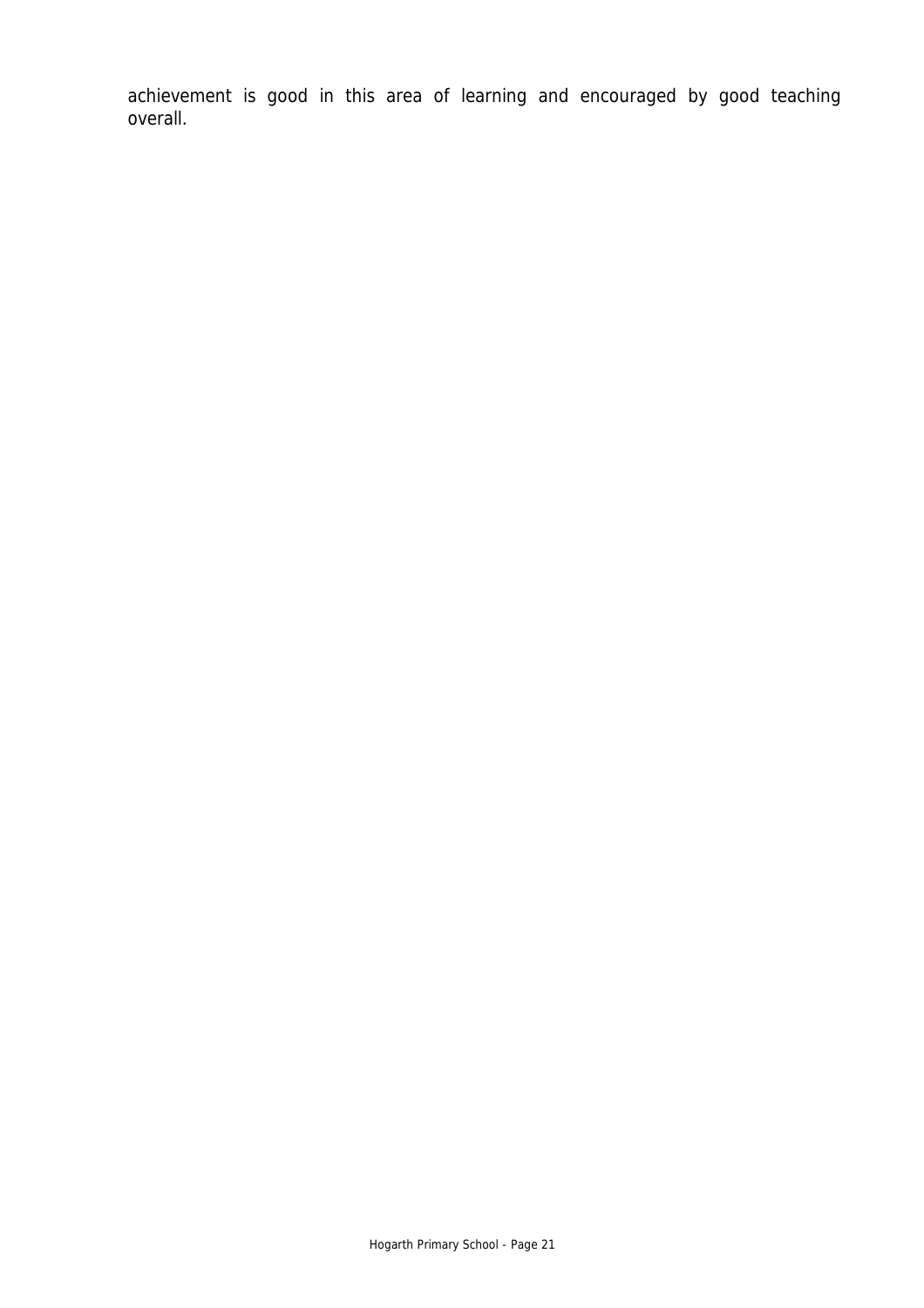# **COMMUNICATION LANGUAGE AND LITERACY**

Provision is good overall.

## **Main strengths and weaknesses**

- Standards are below average.
- The children make satisfactory progress from a low level of skill for their age.
- Children with difficulties are helped well.

#### **Commentary**

44. The children start at the school with very varied attainment. For example, while a few can read to a level well beyond their age, most have only very early skills concerning books and are below average in these. Some do not clearly recognise their own names in print. Many are unlikely to meet the national goals for early learning by the end of Reception. Teaching is good because of the close attention paid to individual children and to using many opportunities to remind children of letters, sounds and words. In writing, a minority do not control a crayon or pencil well enough to draw a shape or letters recognisably. A few can write their own names as well as several other words. Most of the children are making satisfactory progress and those with fewer skills are given good help to succeed. Overall achievement is satisfactory for this area of learning. Children's speaking skills are somewhat better than those for reading and writing. The majority of children talk confidently, putting together phrases and reacting appropriately to others. Their standards in speaking and listening are typical for their age. Snack time provides one of many opportunities that encourage the children to talk with adults and each other.

## **MATHEMATICAL DEVELOPMENT**

Provision is good.

#### **Main strengths and weaknesses**

- Teaching is good and the children's progress is tracked well.
- There are some missed opportunities to extend the learning of pupils with higher ability.
- Most pupils achieve well and are on course to attain the national goals for early learning by the end of Reception year.

#### **Commentary**

45. Although varied, attainment on entry is below what is typical for the age. However, because of good teaching, most pupils learn well and by the end of Reception, most achieve the early learning goals. Lessons are planned well and often they take account of the children's previous learning. There are, however, a few pupils with higher skills and their needs are not always sufficiently recognised. Most children in the class do not yet write simple numbers correctly and they reverse several of them. Their counting to ten is sometimes inaccurate and does not match the number of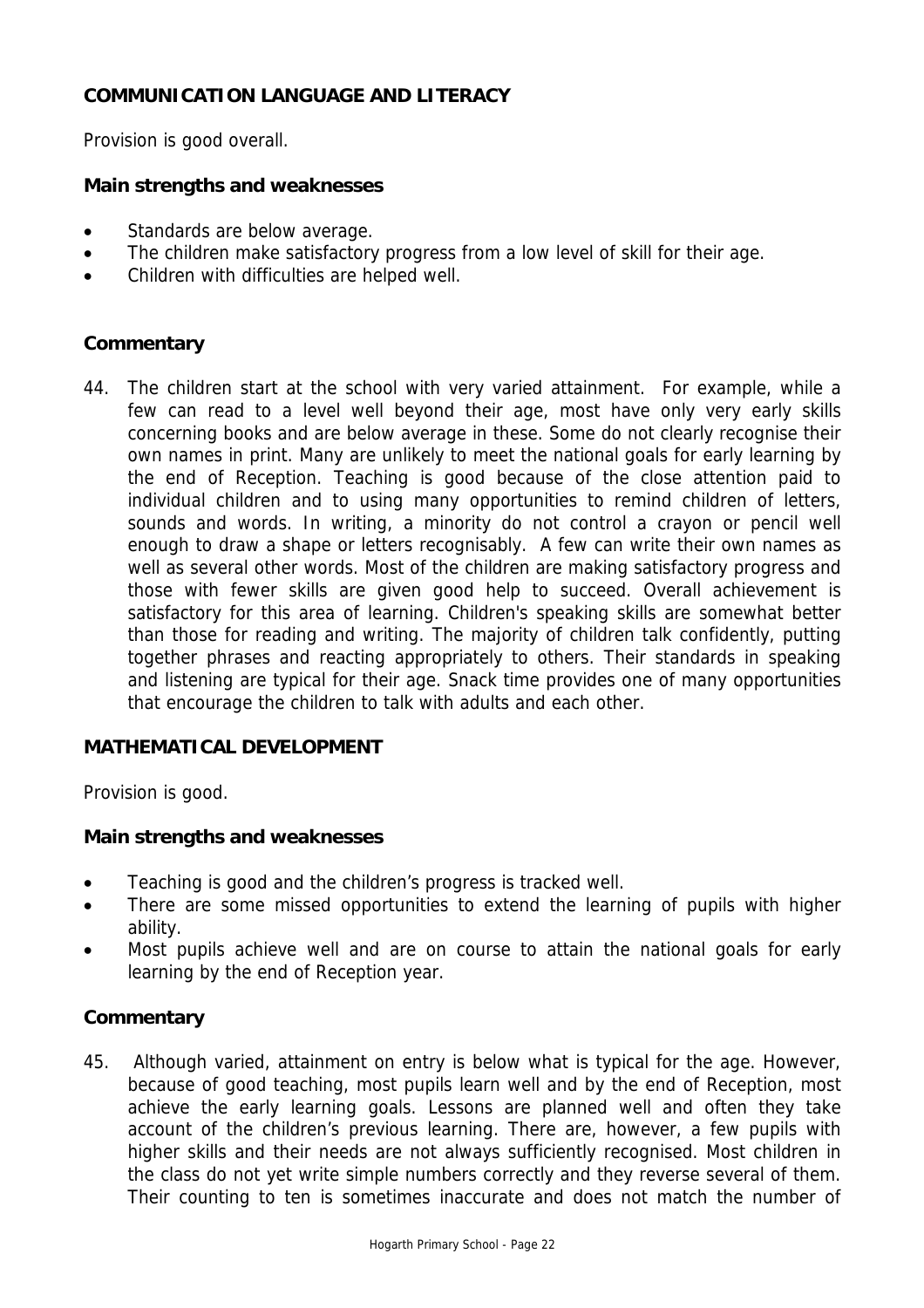objects. A few children have higher skills and they can, for example, count correctly to 27; occasionally, these children are not challenged enough. Very few children have sufficient maturity to form a repeated pattern of more than three components. Most pupils use simple positional words such as "next to" correctly and about half the class remember the names of simple shapes such as "cube" and "cylinder".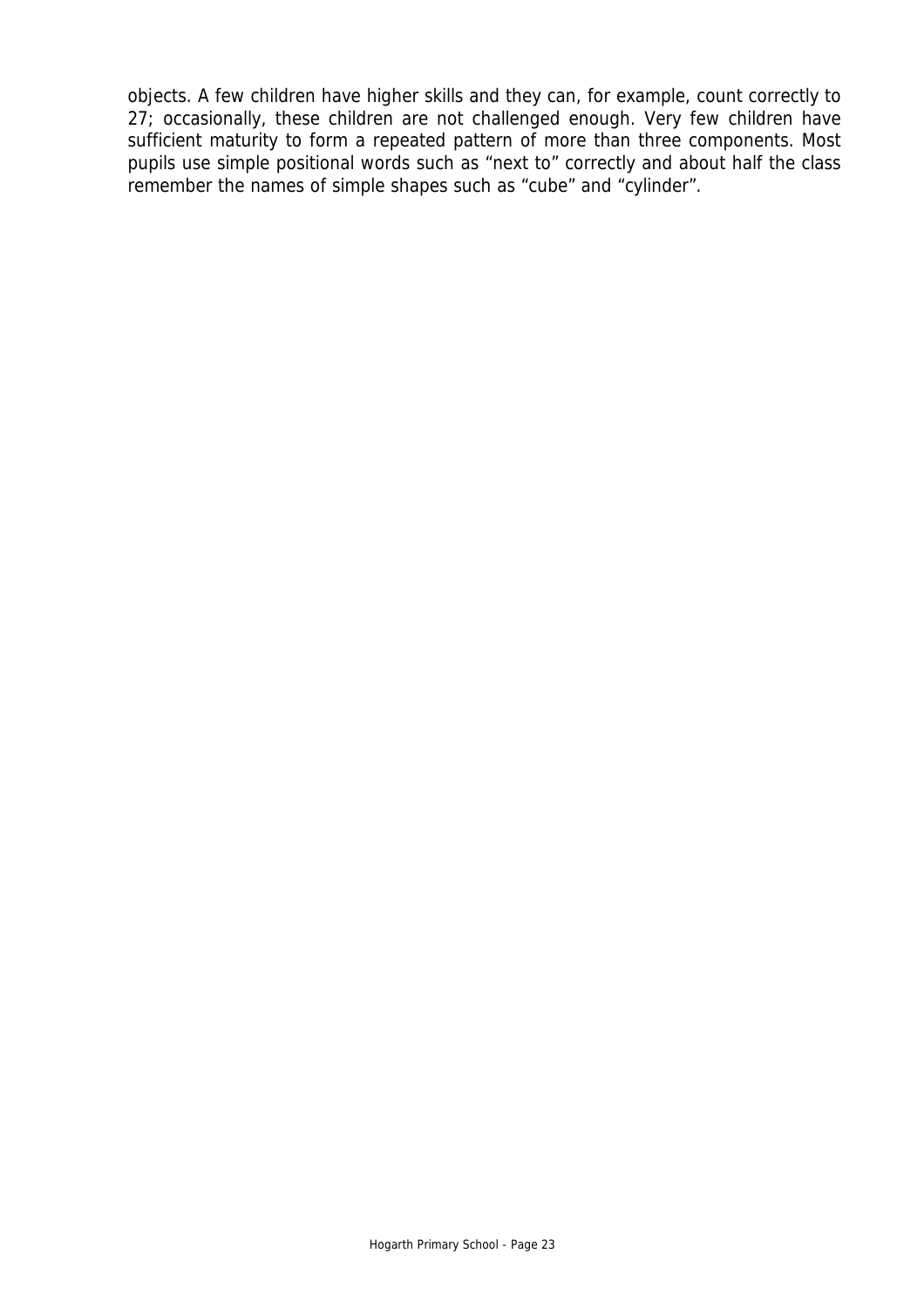# **KNOWLEDGE AND UNDERSTANDING OF THE WORLD**

Provision is satisfactory.

# **Main strengths and weaknesses**

- Good progress is made by most children because teaching is good overall.
- A good range of well-planned activities is provided.
- .

# **Commentary**

46. The children enter Reception with attainment generally below the typical level for their age, but the majority should attain the learning goals for this aspect of the curriculum by the end of the Reception year. Teaching is at predominantly satisfactory and at times good and the children achieve well. In one lesson, the children were able to select from a large variety of wrappings and cardboard boxes. They used these to make a model of a baby's toy that they had planned by drawing. Staff helped children on an individual basis to overcome their limited cutting and gluing skills. Because of this, the end products were successful and several children expressed a good sense of pride. When using computers, the children's capability varies considerably, but most understand basic methods of controlling a program and many use a mouse and a few can type in their names unaided. The teaching of computer skills is good. In the classroom, the children are given much individual support in such work, although more capable ones could learn more while less capable ones need to be shown more often how to do tasks. In the computer suite the pupils consolidated their knowledge of colours as well as gaining computing skills. In the lesson seen, the more capable children were challenged and succeeded to write the name of an animal into a text box to add to their pattern. Within the classroom, there are a good range of activities to promote the pupils' knowledge and understanding of the world, but the opportunities in the outdoor area are more limited.

## **CREATIVE DEVELOPMENT**

47. Little was seen of the children's learning in this area and judgements cannot be made. The Reception classroom has much to interest and stimulate children. Their past work shows that while some have good skills in colouring and drawing, the majority are at early stages of representing things on paper and some find controlling a crayon hard.

## **PHYSICAL DEVELOPMENT**

Provision for physical development is satisfactory.

## **Main strengths and weaknesses**

- Children make good progress, particularly in their large body movements and control.
- Skills in small finger control are not as well developed.
- There are too few closely taught examples of how to manipulate tools and writing implements.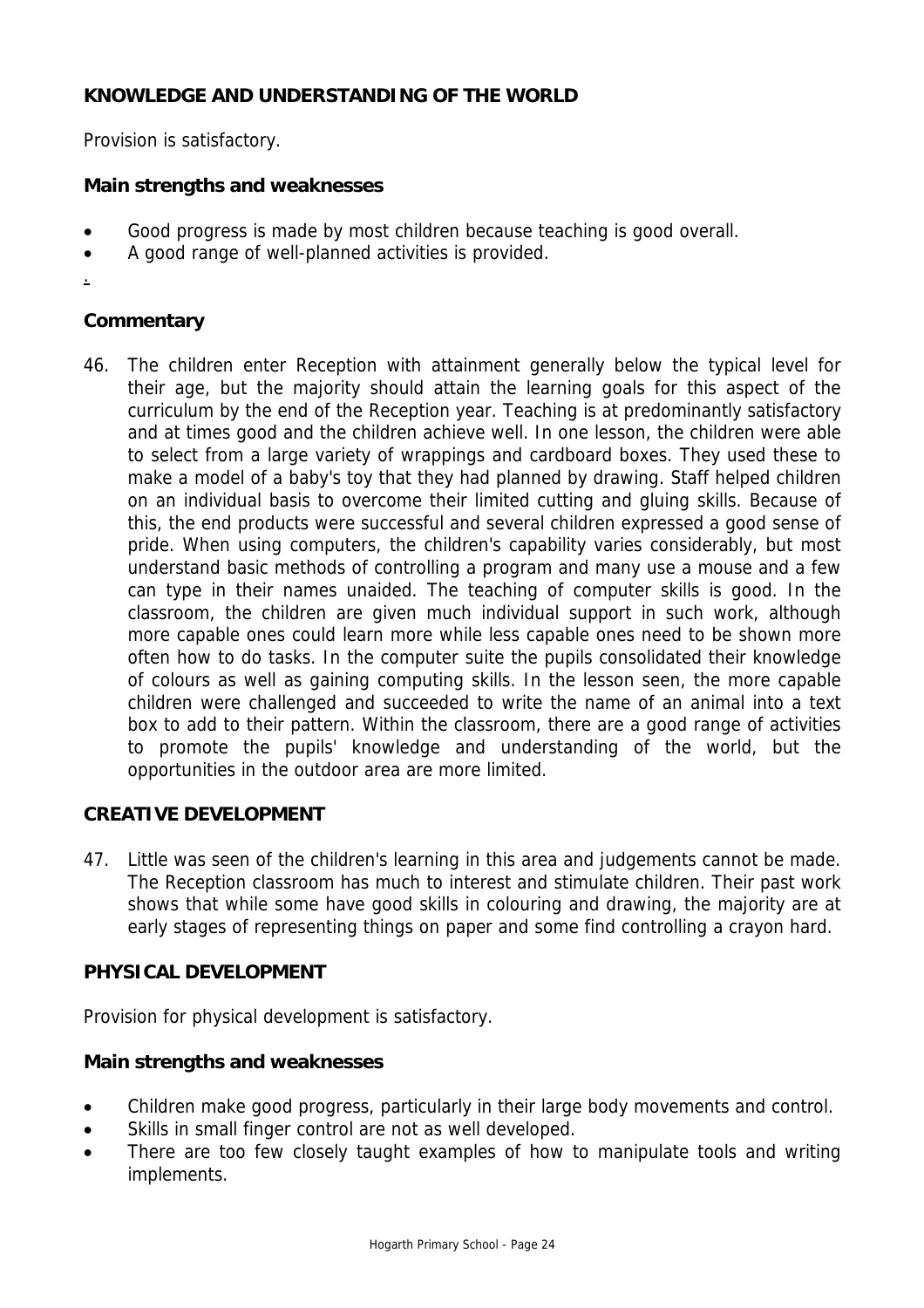# **Commentary**

48. In a lesson in the hall, the children learnt quickly how to respond and make different movements, when prompted by a recorded radio programme. Most could zigzag, jump and skip well with good balance and control. On the playground the children run and ride wheeled vehicles appropriately for their age. The teaching and provision for children to develop the control of their bodies is effective. However, the children's skills in controlling small movements and tools with their fingers are not as well advanced. Several find using a pencil difficult and some do not use scissors successfully. The children know what to do but need practice and clear examples of the detailed movements required for success in using such tools. Most children are reasonably adept at dressing themselves, although a minority has difficulty with zips and buttons, etc. The outdoor area provides for a range of physical activities and indoors there are opportunities to use pencils, crayons and several tools needing careful movements to use them effectively. Most pupils enter the school with below average attainment in this area and make good progress in their control of large body movements. They are on course to meet the early learning goals by the end of Reception. Teaching is satisfactory overall.

## **ENGLISH**

The provision for English is **good**. The provision for the lower ability and special needs pupils is **very good.** The quality of the teaching is good and overall and the pupils achieve well. The leadership has been good.

#### **Main strengths and weaknesses**

- The pupils' attitudes are very positive.
- The pupils with special educational needs are very well supported in the withdrawal groups.
- The pupils' cultural development is good, due to their introduction to a wide range of literature.
- The teaching of drama is underdeveloped.

- 49. Standards in Year 2 are below the national average. Standards in Year 6 are average. The pupils' achievement is good and they have done well from their below average starting point: The current Year 6 includes a much smaller proportion of higher attaining pupils and more pupils of lower prior attainment than that in the previous year. Standards have risen considerably over the past four years.
- 50. Throughout the school, the pupils with special educational needs are given very effective support within withdrawal groups. This is very carefully targeted to their needs and they make very good progress. For example, in 2004, the majority of these pupils attained the nationally expected standards by Year 6. By being taught in small groups and because they are successful the self-esteem and the attitudes of these pupils are very good. The needs of the most capable pupils are not similarly well targeted. In two thirds of the lessons seen, these pupils received little direct adult intervention as they worked.
- 51. The vast majority of the pupils attain the nationally expected standards in speaking and listening skills and the pupils achievement by Year 6 is good. The higher achievers are mature and articulate. Very few pupils in Year 2 are exceeding the expected standards in speaking. Overall, the pupils' listening skills are more advanced than their speaking skills. The teaching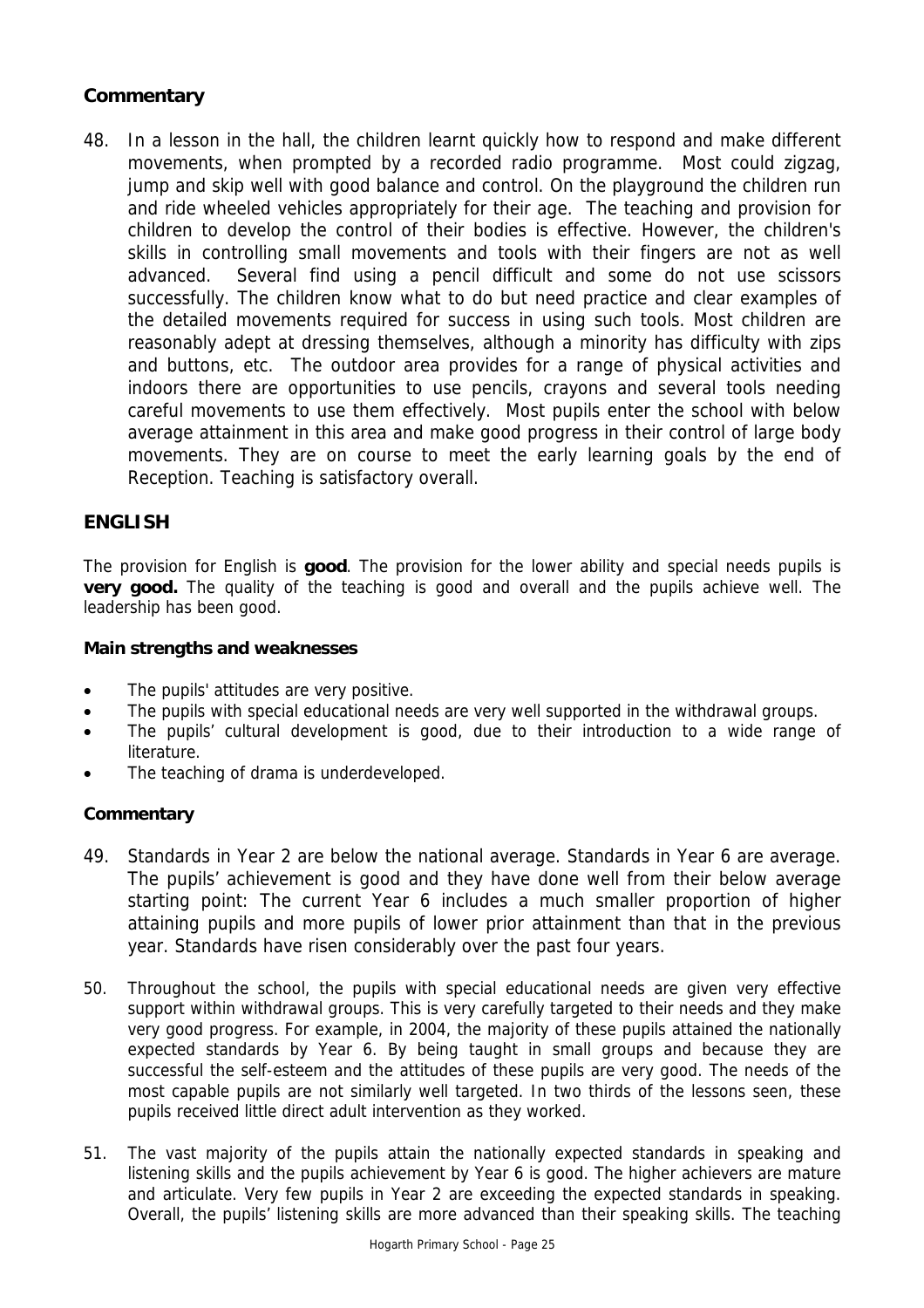in the Years 1 and 2 is good and these teachers provide the pupils with many good opportunities to develop speaking and listening skills. They also encourage the pupils to speak in front of the class thereby developing confidence and expression. In the Years 3 to 6, teachers provide some opportunities for pupils to answer questions and to explain their learning but the teachers rarely use methods such as drama and role-play to improve the pupils' speaking skills or extending their vocabulary.

- 52. Standards in reading in Year 2 and in Year 6 are below average. In Year 2, there are a very much smaller number of pupils who exceed the expected levels than in the majority of schools. In Year 6, the standard of the middle ability pupils is currently lower than that expected for pupils of this age. The very frequent additional support provided for the lower ability pupils throughout the school is very effective and by Year 6 they achieve very well. Within the literacy lessons, the pupils are introduced to a wide range of literature that they find interesting. Together with the school's established reading system this has successfully instilled within the pupils an enjoyment of reading and familiarity with many authors. In the youngest classes, the reading system is being supplemented by a formally structured reading scheme that is more suited to the needs of the increasing number of pupils who have low attainment on entry. Throughout the school, the teachers read to the pupils with expression and by Year 2, the higher achievers have acquired this skill. The basic skills of reading with comprehension are taught well, but at times the high ability pupils are required to answer too many simple questions before they can tackle those that require higher level skills of inference and deduction. Dictionary skills are taught effectively from Year 1 and, by Year 4 most pupils use a thesaurus securely. The library for the younger pupils is well stocked and that for the older pupils contains many reference books, but apart from novels there is a limited range of reading books to extend the tastes and broaden the experiences of the older most able readers.
- 53. Standards in writing are below the average in Year 2. In Year 6, standards are average and the majority of the pupils are attaining the nationally expected level for their age. The number of pupils working below this level is lower than those found in most schools. This is a reflection of the school's very good provision for pupils with special educational needs and for the low ability pupils. There are fewer numbers of pupils attaining the higher level than is usually found. The teaching of writing skills is good. Younger pupils are given good training in letter formation and, throughout the school, the pupils practise handwriting. Teachers do not encourage these standards in all subjects and therefore overall standards of presentation and of handwriting are only satisfactory. The youngest pupils are taught the basic structures of spelling and writing a sentence well, but they lack opportunities for emergent independent writing. In Year 2, the pupils make very good progress due to very good teaching, that is very well matched to their ability. These pupils read their targets carefully before starting to write and this guides them well. They use dictionaries and the many word cards on display. Spelling skills are good. Spelling is taught particularly well to the lower ability pupils in the withdrawal groups. The teachers in the Years 3 to 6 follow the National Literacy Strategy effectively with an emphasis on developing skills of spelling, grammar and punctuation and sentence formation. The texts they use in these lessons are interesting to the pupils and, consequently the pupils work hard and learn well. By Year 6, the majority of the pupils can write accurately, with well-punctuated speech in the past or the present tense and they are starting to organise their work into paragraphs.
- 54. The good quality of the teaching identified in the previous inspection has been maintained. Standards in the school are lower, reflecting variations in attainment on entry rather than loss of effectiveness in the teaching. There has been an improvement in the pupils' research skills and in the use of dictionaries and a thesaurus in the younger classes in particular. The marking has improved and is now frequently good, with informative comments to guide the pupils. Assessments are used well to set the pupils' targets for their writing. The priorities for development are appropriate.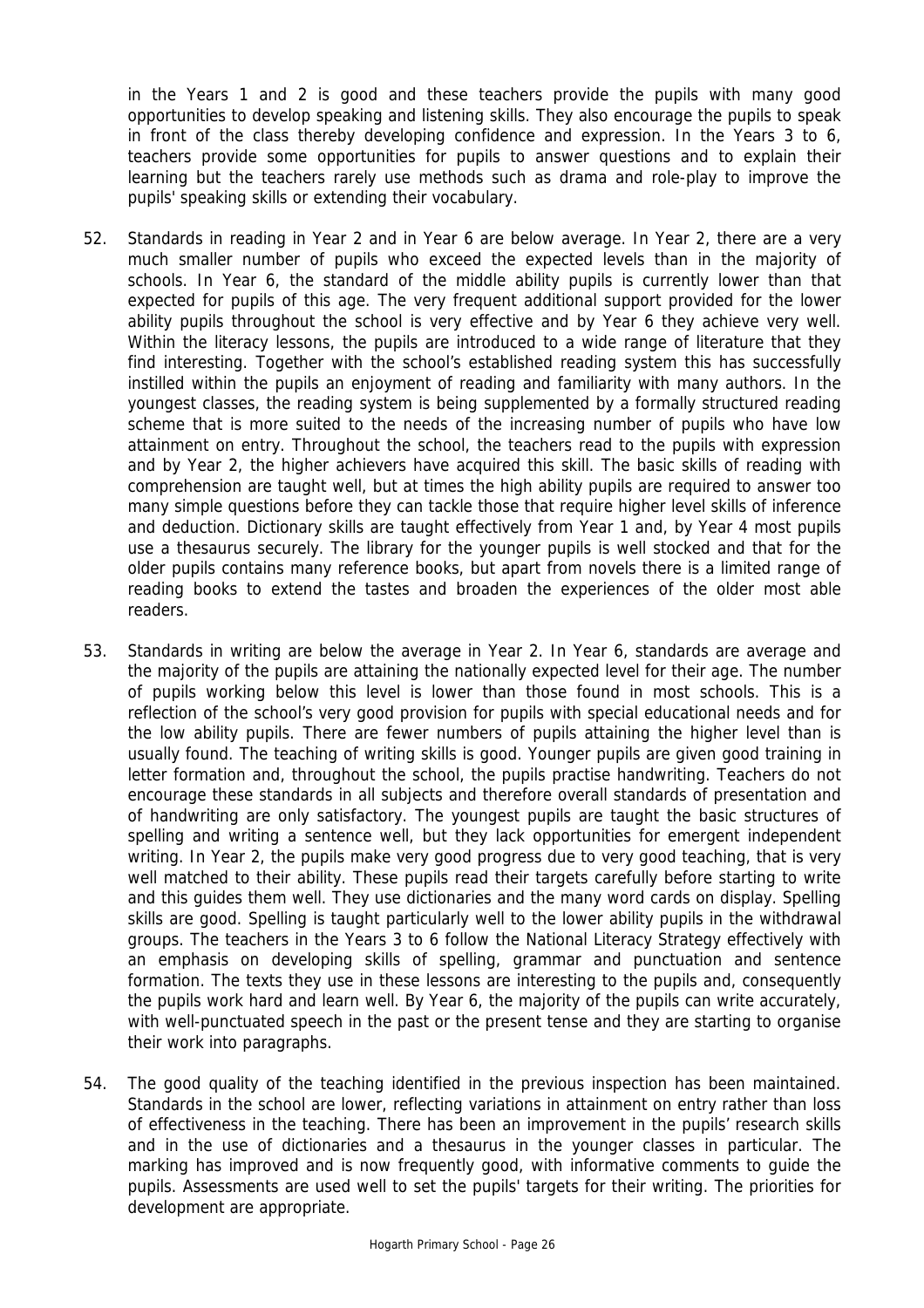# **Language and literacy across the curriculum**

55. Drama is under used within the subjects of the curriculum. The opportunities for the pupils to develop their literacy skills in other subjects of the curriculum are good and the pupils write narratives, descriptions and make notes in many subjects.

# **MATHEMATICS**

Provision in mathematics is **good**. The teaching is **good**. Subject leadership is **good**.

#### **Main strengths and weaknesses**

- Standards are average in Year 2 but below average in Year 6.
- From their starting points, the current pupils' in year 2 have achieved well and those in Year 6 have achieved satisfactorily.
- Although teaching is mostly good it does not always address the needs of more able pupils.

- 56. Standards fluctuate from year to year and have risen slightly by Year 6 over the last four years. Standards in all aspects of mathematics are average in Year 2 but below average in Year 6. Checks on the pupils attainment on entry shows the attainment of pupils currently in Year 2 was below the average expected for the pupils' age. They have achieved well to reach average standards by the age of seven. Pupils currently in Year 6 were below average when in Year 2; they have achieved satisfactorily and made the expected rate of progress. The current Year 6 includes a much smaller proportion of higher attaining pupils and more pupils of lower prior attainment than that in the previous year.
- 57. Although there has been satisfactory improvement overall in mathematics provision, standards are slightly lower than those reported at the time of the previous inspection. This relates directly to the variation from one year to another in the spread of attainment of individual year groups.
- 58. The good provision reported in this inspection can be traced to good overall teaching of mathematics throughout the school. This is based on secure delivery and adaptation of the National Numeracy Strategy through engaging methods that promote good learning of basic skills and good use of resources. Teachers are using marking to make useful comments to guide pupils towards improvement; this has satisfactorily addressed a previous inspection weakness in this aspect of teaching.
- 59. Teaching successfully provides for the needs of most pupils by giving priority to teaching the basic skills of number calculation and problem solving approaches. There is good support that is provided sensitively by the teaching assistants for the lower attaining pupils and those with special educational needs. They are often provided with more elementary work and given effective small group and individual support. Although the inspection revealed examples of good and at times very good teaching that did cater successfully for the full ability range, pupils' past work shows that more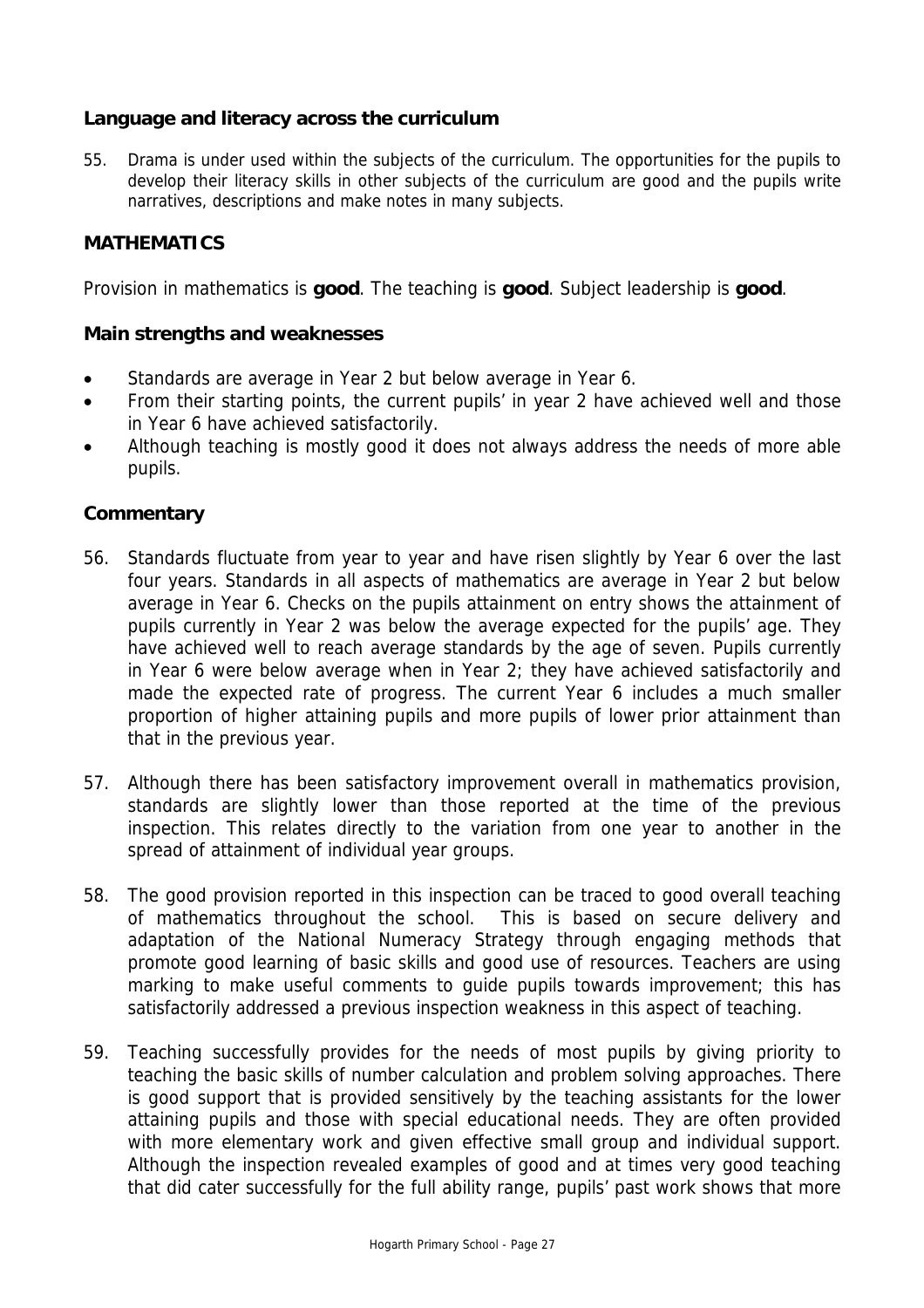able pupils have too often been provided with similar work to those of average attainment.

- 60. In the one very good lesson seen, in Year 6, the lively, brisk and engaging teaching challenged pupils to think quickly, three levels of task being provided throughout. The pupils were shown how to avoid easily made mistakes that happen regularly in test situations. All pupils achieved very well compared to their prior attainment and by the end of the lesson lower attaining pupils were working at the former level of more able pupils. Higher attaining pupils' competency with larger numbers had been advanced at a rate appropriate to their understanding. Homework reflected the varying ability range in the class with higher attaining pupils expected to cover more work.
- 61. The coordinator has regularly observed teaching and sampled pupils' work to identify action points for improvement. The actions taken have impacted positively on mathematics provision throughout the school. Data analysis and lesson observations in both infant and junior classes have led to training in order to address weaknesses.

## **Mathematics across the curriculum**

62. There are regular opportunities for pupils to practice their number skills through work in other subjects. Year 5 pupils consolidated their understanding of addition, subtraction, multiplication and division when they constructed formulae on an information and computer technology spreadsheet to carry out these processes. In a history topic on London, pupils recorded climate statistics such as annual rainfall as graphs on a computer. When they discussed famous landmarks they used their knowledge of measurement to calculate the height of the London Eye.

## **SCIENCE**

Provision is satisfactory. The teaching is **satisfactory** and the achievement of the pupils is **satisfactory**.

#### **Main strengths and weaknesses**

- The teachers have good subject knowledge.
- More capable pupils are not challenged enough.
- Systems for assessment are not strong enough to track pupils' progress over time.
- The quality of teaching in Year 6 helps pupils to progress quickly.
- Pupils' understanding of investigative and experimental methods is weak.

#### **Commentary**

63. Standards are average in Year 2 and Year 6. While only a few pupils do not reach the expected level for their age, the few more capable pupils could do more. The results of the 2004 Year 6 national tests showed that standards were above average and that the results exceeded the average for schools having a similar intake. The current Year 6 includes a much smaller proportion of higher attaining pupils and more pupils of lower prior attainment than that in the previous year. The pupils generally work hard and their past work generally shows satisfactory progress and achievement.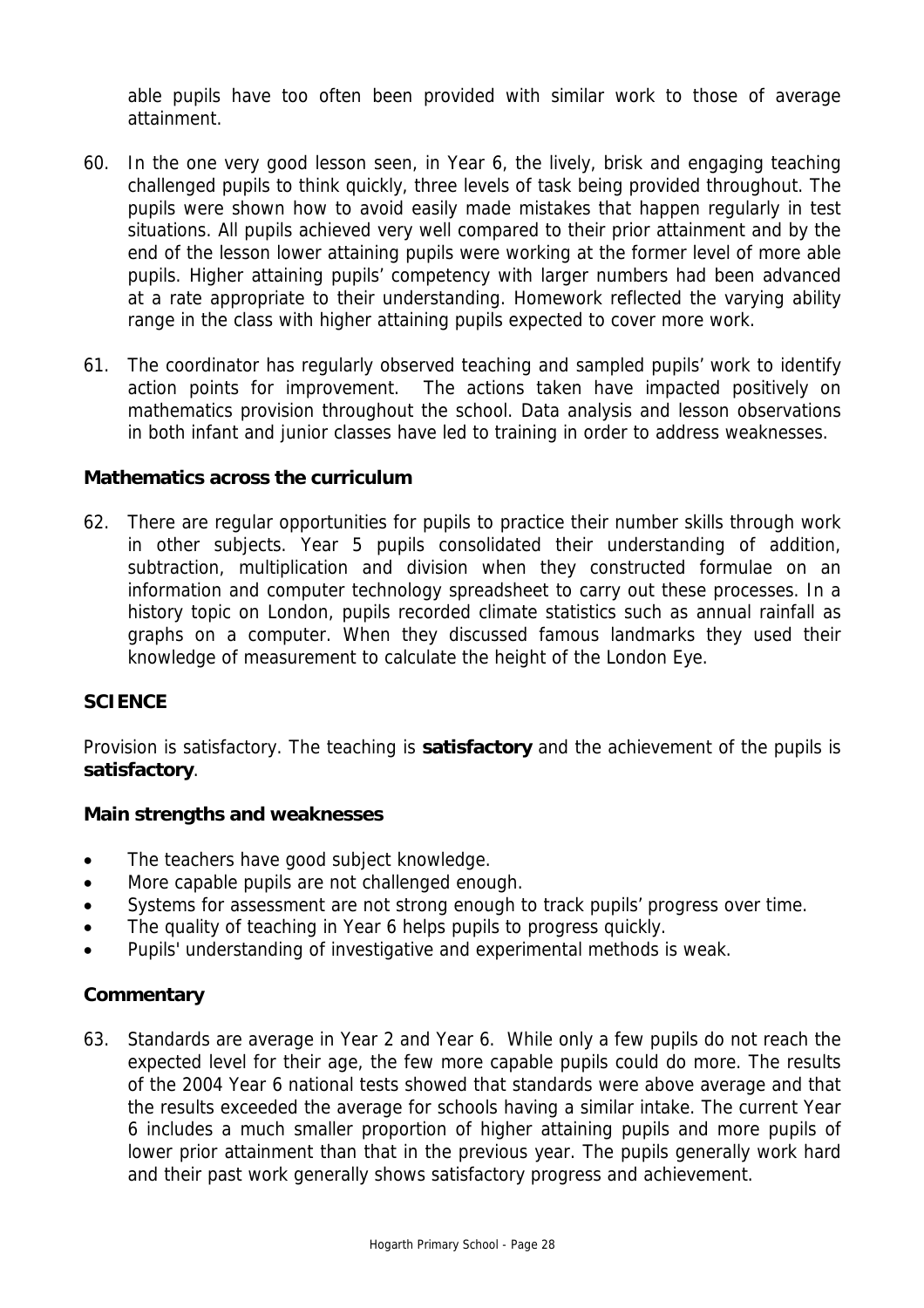- 64. Pupils with special educational needs and those of lower attainment are well supported and most are able to achieve the expected level for their age. However, the minority with high capability are seldom challenged beyond the rest of their class and consequently could achieve higher. While teachers often direct questions specifically for higher attainers, the work they are set is seldom at a higher level.
- 65. The systems used to check what the pupils have learnt are helpful but do not provide teachers with enough detailed information to amend the plans for future lessons sufficiently well to plan work specifically for higher attainers. Nor do they provide the school with a means of tracking the progress of each pupil. However, the marking system is helpful in supporting the pupils' improvement although there are some inconsistencies in the quality of marking.
- 66. Teaching is satisfactory throughout the school. The teaching in Year 6 promotes good progress and the pupils quickly learn, gaining knowledge, understanding and skills of the subject well. Throughout the school, teaching places a good emphasis on the pupils learning the correct vocabulary to go with what they are learning and teachers have generally good knowledge of the subject. The emphasis placed on pupils gaining skills of investigative work is less strong and does not show the same progression through the programme of study. In one lesson the teaching did not help the pupils to learn enough and was unsatisfactory, but this was not characteristic.
- 67. Co-ordination is satisfactory and while systems for assessment and provision for the higher attainers are not sufficiently rigorous, there are plans to improve the provision and for systems to track pupils' progress.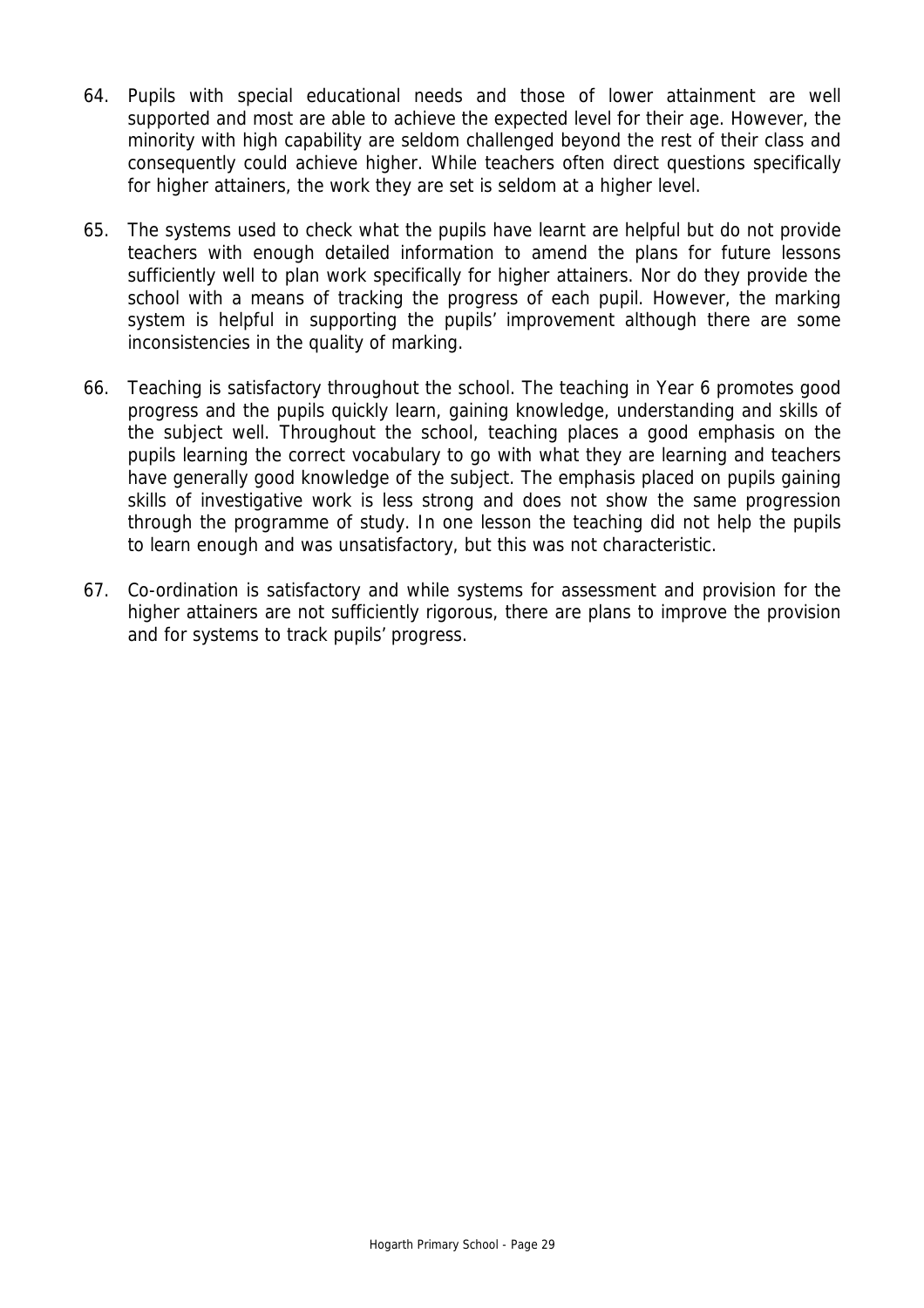# **INFORMATION AND COMMUNICATION TECHNOLOGY**

Provision for information and communication technology is **good**. This represents good improvement in addressing almost all of the weaknesses identified at the time of the previous inspection. Achievement is good throughout. Standards are average in Year 2 and Year 6. Leadership is good.

#### **Main strengths and weaknesses**

- Good teaching using the very good facilities and resources of the new information and communication technology suite has led to an improvement in standards since the previous inspection.
- Pupils throughout the school achieve well as they acquire a satisfactory range of skills.
- Pupils' understanding of control is under-emphasised.
- The subject is regularly used to support pupils' learning in other subjects.
- Class based computers are under used.

# **Commentary**

.

- 68. At the time of the previous inspection there were significant weaknesses in the provision for information and communication technology. The school lacked a coherent scheme of work and standards were below those expected for the pupils' age. Standards are now average in Years 2 and 6.
- 69. The purpose built information and communication technology suite, new workstations loaded with a very good range of software and Internet access have contributed to the improvements made. More importantly, teachers now provide two lessons of information and communication technology each week. These are mostly taught confidently and incorporate engaging topics that pupils enjoy. They are based on a topic programme that reflects national guidance. There were very few lessons in this inspection where the teacher planned the use of information and communication technology to extend or consolidate the learning of an individual or small group of pupils by using the workstations in the classrooms.
- 70. By Year 2, most pupils have learned to use a satisfactory range of information and communication technology skills including controlling a mouse, responding to on screen prompts and making choices through keyboard and toolbar commands. Pupils in Year 2 have started to learn how to enter text through simple word processing techniques and to drag images across the screen. They use drawing software that allows them to produce artistic patterns and self-portraits and toolbars to select colours and change effects.
- 71. By Year 6, most pupils can word process passages and they improve the visual appeal of their work by adding attractive borders or organising their work into columns in the reporting style of a daily newspaper. Pupils know how to construct simple formula by using a spreadsheet and they have learned how to represent numerical data such as rainfall by constructing graphs and charts. Whereas these experiences are contributing to a much-improved information and communication technology curriculum that embraces other subjects, opportunities for pupils to learn about control remain limited. Although software to help gain these skills has been installed,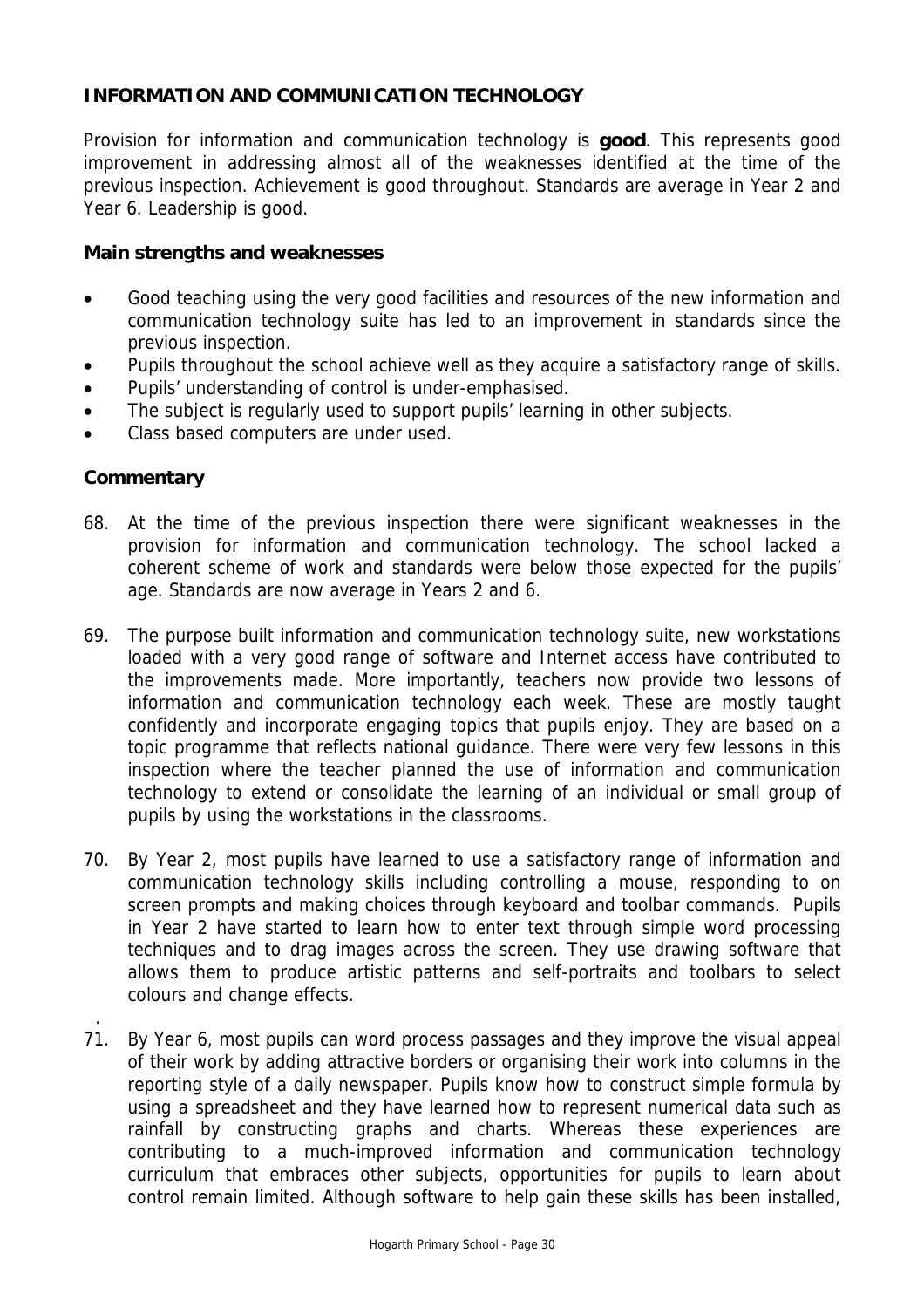pupils do not have sufficient opportunities to plan how to control the movement of an object by learning how to write a series of commands that can then be tested.

- 72. Teachers make the work interesting. Most pupils enjoy information and communication technology and find the lessons appealing. They are keen to try out the techniques that the software provides. In a good lesson, the teacher created good opportunities for the pupils to develop their information and communication technology skills through effective partner work, making sure the pupils exchanged roles regularly to share the information and communication technology experiences. In other lessons there is less equality of opportunity with one partner having the dominant role throughout.
- 73. Good subject leadership by an enthusiastic coordinator has impacted positively on the speed of improvement made in information and communication technology provision. The co-ordinator has led well on the drafting of a policy and scheme of work, of establishing rules for pupils when using the Internet or sending e- mails and in providing practical guidance to staff colleagues. The co-ordinator has regularly provided training a including use of interactive boards. The monitoring tasks have helped the coordinator identify areas to develop particularly the control aspect of the curriculum.

## **Information and communication technology across the curriculum**

74. Information and communication technology lessons in the computer suite are used well to develop the pupils' learning in other subjects such as mathematics, reading, geography and history and art but class based computers are not used enough to support learning in other subjects. Overall, the use of information and communication technology across the curriculum is satisfactory.

## **HUMANITIES**

#### **Religious education**

The provision for religious education is **satisfactory.** The teaching and learning are **good** and the pupils achieve well. Standards are around those expected by Year 6.

#### **Main strengths and weaknesses**

- The subject makes a very good contribution to the pupils' spiritual, moral, social and cultural development.
- There are strong messages within the provision to help the pupils reflect upon their own lives and values.
- The attitudes of the pupils are very good.

- 75. Standards in Year 2 are below those expected in the locally agreed syllabus. By Year 6, standards are close to those expected for the age. The curriculum is an improvement on that used in the previous inspection.
- 76. As a start to their learning about Christmas, the pupils in Year 1 learn about the special nature of babies and in particular of the baby Jesus. The teaching in this year is good, with poetry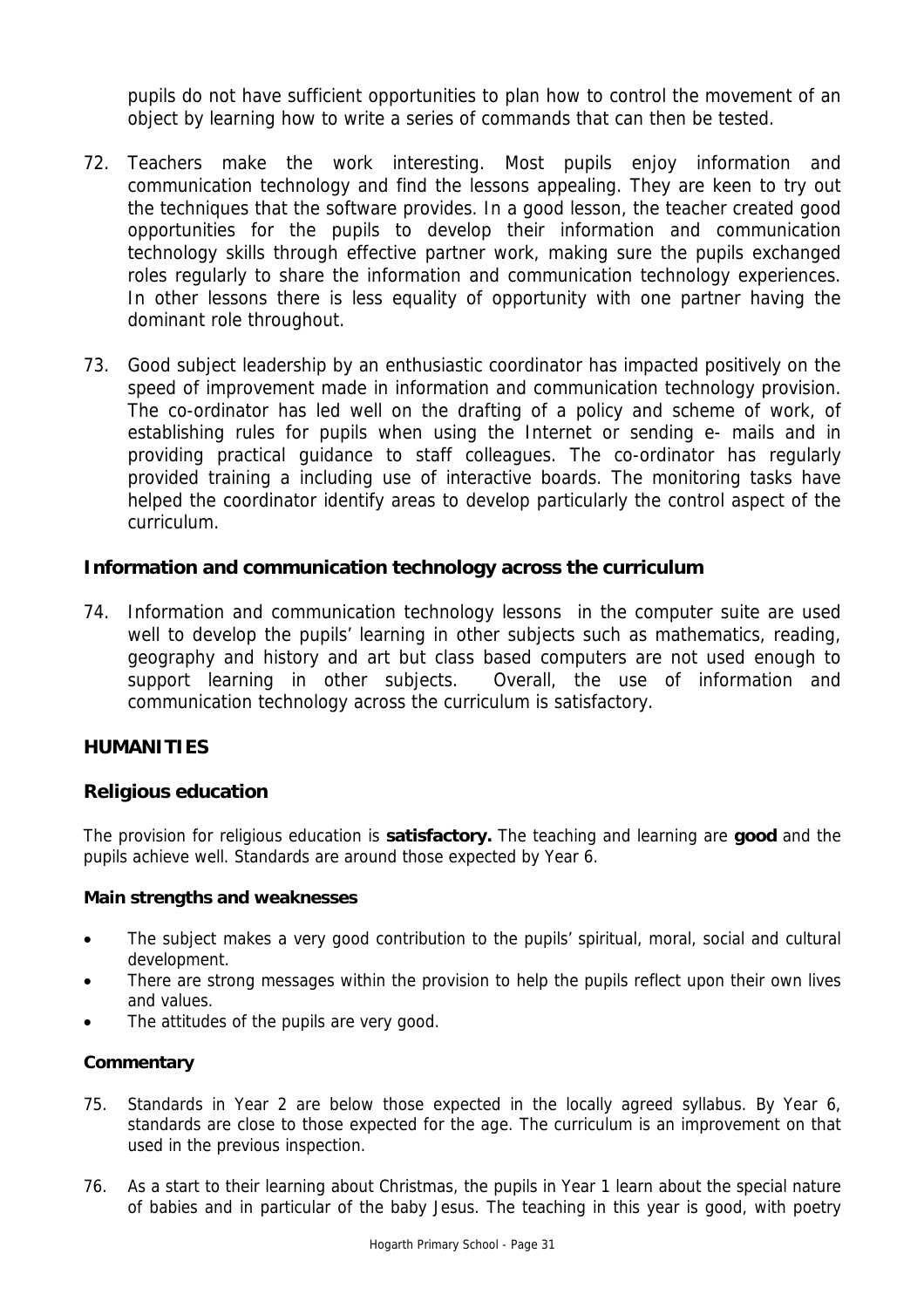and music used to good effect to create a spiritual dimension to the learning. Year 2 pupils are excited about appearing in the school nativity play and through this activity they learn about the story of Christmas.

- 77. In the Years 5 and 6, the pupils are asked to reflect and to compare the actions of Jesus and of David the shepherd and psalmist, to their own lives. This challenges the pupils well. It helps them to establish their own code of conduct and to understand how faith can support people. Through the parables and the teachings of Jesus, they identify how they should be caring and thoughtful to each other. In their study of Judaism they have considered how faith groups view God as a shepherd who supports them. In their study of Diwali, the pupils considered how the Goddess Lakshmi symbolises good fortune to Hindus. The pupils are very interested in the subject and their good attitudes are evident in the quality of their illustrations.
- 78. The teaching is good overall and the pupils recall their learning well. Artefacts are used to good effect, as in a lesson on Hanukka in Year 6. Literacy skills are practised and developed, such as the pupils writing a diary of David the shepherd. The pupils visit the local Christian church and cathedral but insufficient use is made of the internet and of CDs to compensate for the lack of visits to the places of worship of the other religions studied. There are too few visitors, posters and library books to help the pupils understand how religion influences the daily life of members of the faith groups. Assessment procedures are not yet developed. The co-ordinator is new and has not had time to make an impact.
- 79. No lessons in **history** or **geography** were observed during this inspection. There is insufficient evidence to make secure judgments about teaching, learning and pupils' achievement. Scrutiny of displays and pupils' topic books shows that standards of work are broadly average. The school visit programme is used well to support pupils' learning in the humanities. For example a visit to Hampton Court helped them to understand the construction of Tudor houses. Pupils' research into historical and geographical themes provides them with good opportunities to improve their literacy and numeracy skills. Pupils have prepared fact sheets and reports on how London has changed over time. They have learned about the concept of scale through map work and the height of the London Eye when discussing metric measures.
- 80. Pupils in Years 1 and 2 follow a satisfactory two-year topic plan covering themes that feature science, geography and history. During recent work on the theme of "Ourselves" pupils have learned about their homes and they have planned a route to school. They discussed the features they pass on the way such as the woods, the railway and the play area. Pupils have written about their lives from birth to school age. They have noted key events such as walking for the first time and they have decided what job they would like when they grow up. This work has provided them with a satisfactory sense of chronology.
- 81. In Year 6 pupils learn about London from both past and present perspectives. They have researched information about well-known London locations and the city's transport system. They have learned how the profile of the landscape was an important factor when the location of London was selected and how the city changed during different historical periods, from the time of the Romans to the Tudor period. Most pupils can show features such as the Forum on their maps of London at the time of the Romans.
- 82. Subject leadership in history is good. The co-ordinator provides guidance to teachers about the skills and understanding that are promoted in the National Curriculum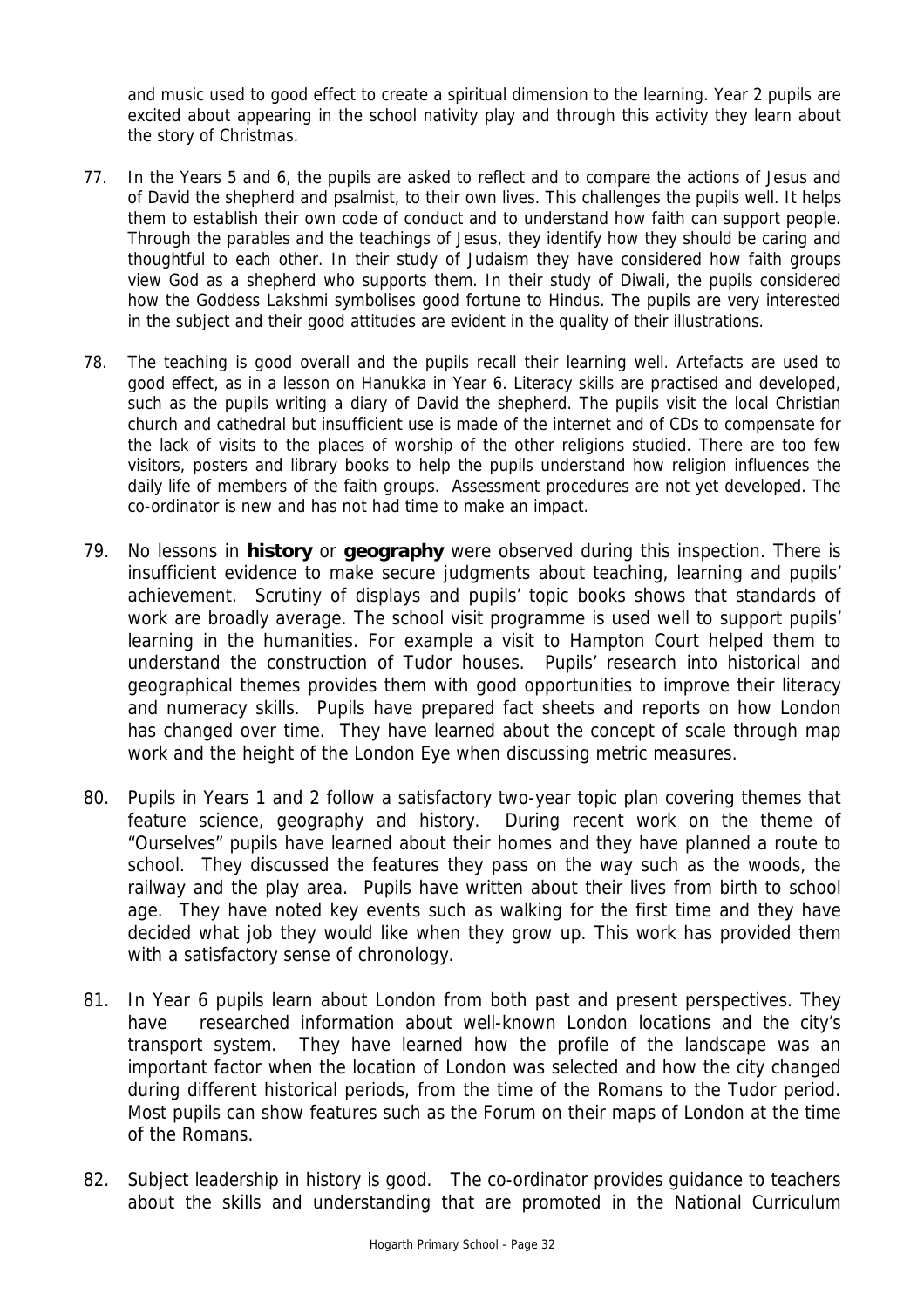programme of study. A nationally recognised scheme of work together with other school planning, provide teachers with a clear overview of what should be taught. Periods in history are taught chronologically in Years 3 to 6. There are no whole school systems to check standards but teachers evaluate at the ends of topics and the co-ordinator samples pieces of pupils' work that are reviewed against National Curriculum Levels. The subject is enriched well with visits and visitors.

# **CREATIVE, AESTHETIC, PRACTICAL AND PHYSICAL SUBJECTS**

- 83. No lessons in **art and design** were seen and judgements cannot be made. Since the last inspection when standards were satisfactory, a nationally recognised scheme of work has been adopted and materials from another have been recently introduced. The current impact of these has yet to be evaluated. There are pictures available to help teachers to see how work in other subjects may be linked to art and design; however, there is no current means by which the coordinator can assess standards in the school. Work on display shows a good range of techniques and the appraisal of famous artists' works. This has been supported by the purchase of a good number of resources.
- 84. **Design and technology** was not a focus for the inspection and no judgement on teaching or of standards can be made. The curriculum has improved since the last inspection, although there is still insufficient emphasis upon the evaluation aspect of the design process. The curriculum contributes well to the pupils' cultural development and it is frequently planned to link to other subjects. There are no assessment systems or methods of evaluating standards. A good enrichment activity is the design and technology focus week that involves parents. Parents also lead regular sewing and cooking activities.
- 85. Only one class lesson was seen in **music**, and overall judgements cannot be made. However, from this lesson, a hymn practice and discussions with pupils and the coordinator, there are indications that the subject has a high profile in the school. In the lesson seen, standards were satisfactory and the teaching was extremely knowledgeable. This lesson of largely recorder tuition was taught by the co-ordinator who has very high level of expertise. It also incorporated elements of the programme of study and successfully helped the Year 2 pupils to judge pitch, appraise performance and learn about instruments.
- 86. The subject is well planned and there is good guidance for teachers with less expertise. The school's emphasis is on instrumental performance and there are good opportunities for learning orchestral instruments and for performance. Resources and accommodation are good and the subject provides well for the pupils' spiritual and cultural development. Coordination is good and there are growing systems to review standards.

# **PHYSICAL EDUCATION**

Provision is **satisfactory**. Teaching is **good**. Leadership is **satisfactory**.

## **Main strengths and weaknesses**

- There is a strong emphasis placed on gaining skills for team games.
- The subject is enriched well with extra-curricular activities.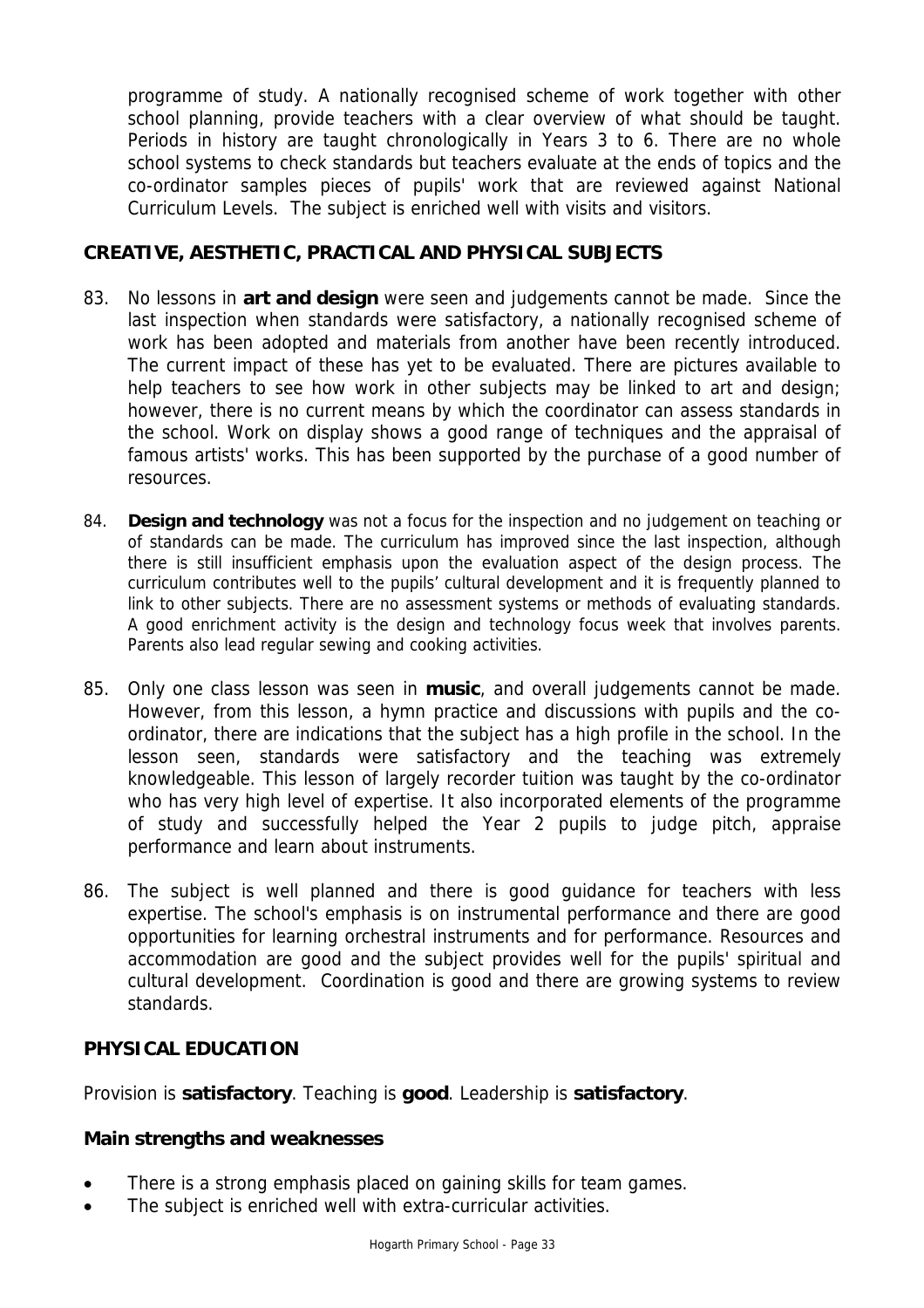- Teaching is good because staff have good knowledge of what they teach.
- Provision for swimming has improved but still does not meet national expectations.

# **Commentary**

- 87. Three lessons were seen, all of which were in Years 3 to 6 and involved learning skills in team games. Standards at Year 6 are satisfactory and the pupils achieve well because they make good efforts and are aware how skills support their competitive chances in team games. Standards at Year 2 could not be judged. Since the previous inspection, standards have been maintained, a new scheme of work introduced, the range of activities widened and swimming re-introduced. While many pupils learn to swim over the recommended 25m distance, the school currently does not extend swimming lessons to promote a distance of over 15m.
- 88. In the lessons seen, the teaching was largely of good quality because detailed skills were taught and practised. This helped the pupils to learn skills and tactics in team games well. Pupils are taught well about health and safety issues and the effect that energetic exercise has on the body. The pupils are keen and make good efforts because of the enthusiastic teaching. The school's facilities and resources are good and enable the pupils to experience a wide range of different sports. The scheme of work promotes the teaching of all elements of the National Curriculum programme of study, although, during the week of inspection, only team games were taught. The school employs some specialist teaching of sports and this provides additional expertise, both in lessons and for some extra-curricular activities.
- 89. The co-ordinator checks teachers' planning and is preparing a checklist of skills by which the pupils' attainment may be checked. However, currently there is no whole school system to check progress, although teachers often record evaluations of their lessons. The school has growing links with other schools, and those to which pupils transfer, that support the subject.

## **PERSONAL, SOCIAL AND HEALTH EDUCATION AND CITIZENSHIP**

90. Only one lesson was seen and overall judgements cannot be made. However, from the lesson, discussions with pupils and the co-ordinator, and other observations of the pupils, it is clear that the good provision and pupils' development found in the last inspection have been maintained, at least. The class and school councils help the pupils to gain a good sense of responsibility and learn about living in a society. Each class has a period for class discussion each week. These are carefully planned from a scheme of work and they enable topical issues to be raised. The pupils are used to speaking in turn and, in the lesson seen, were able to reflect on people that are important to them. They gained a good sense of understanding, for example, about how smiling can promote happiness and how empathy promotes respect for others. The co-ordinator is aware how this aspect interacts with the school's ethos and permeates other subjects. Consequently, there is clear guidance for teachers about using opportunities in subjects such as history within the school's plan of topics. A number of whole school events also promote development, such as "friendship" and "moving-on" sessions. The school is currently working towards recognition as a "Healthy School" and this is evident from the beginning through the healthy snacks provided for the Reception children. A review of children's and parents' views has led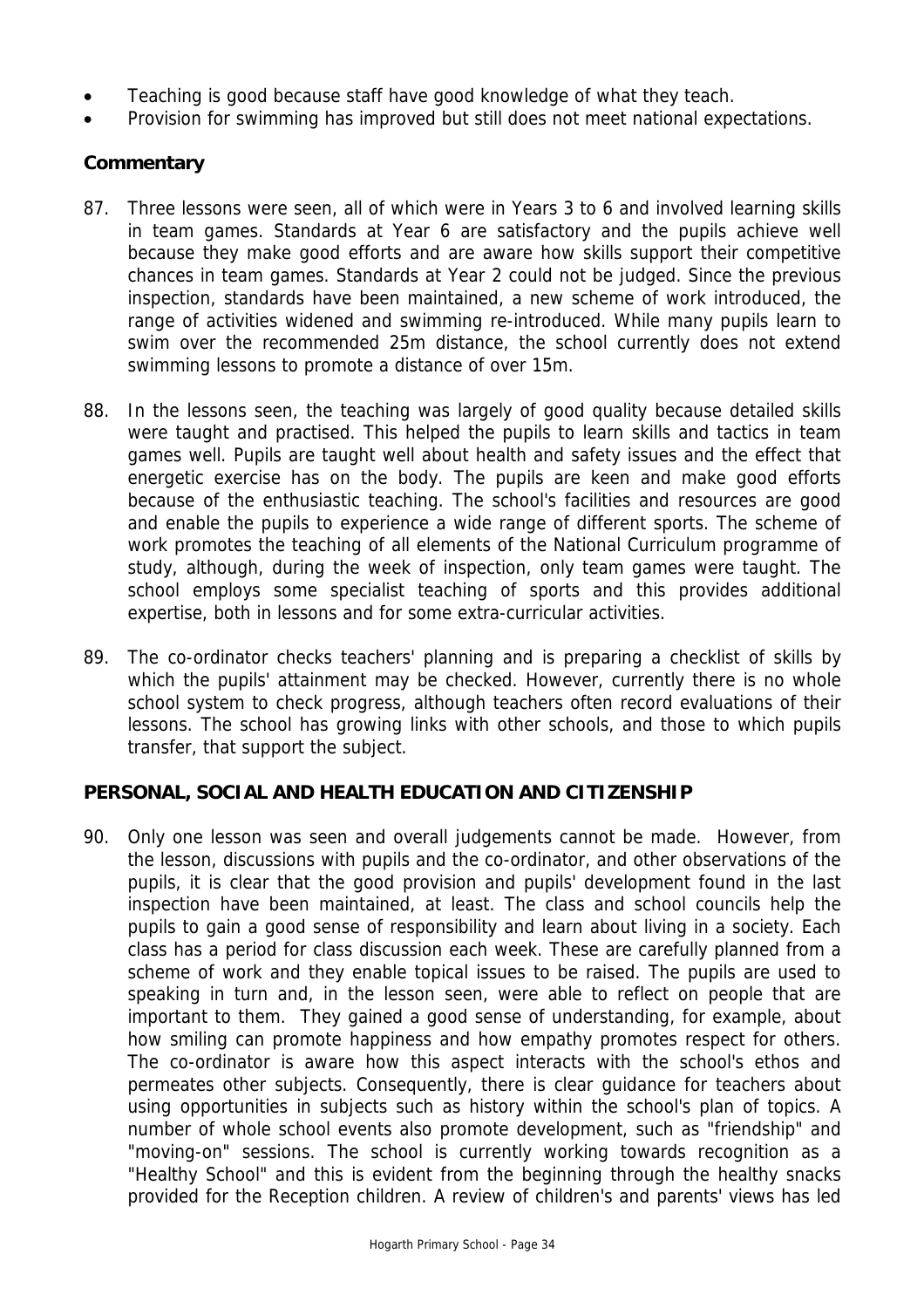to the re-writing of the guidance for sex and relationships education. A peaceful garden of remembrance for a former pupil provides a spiritual place for reflection.